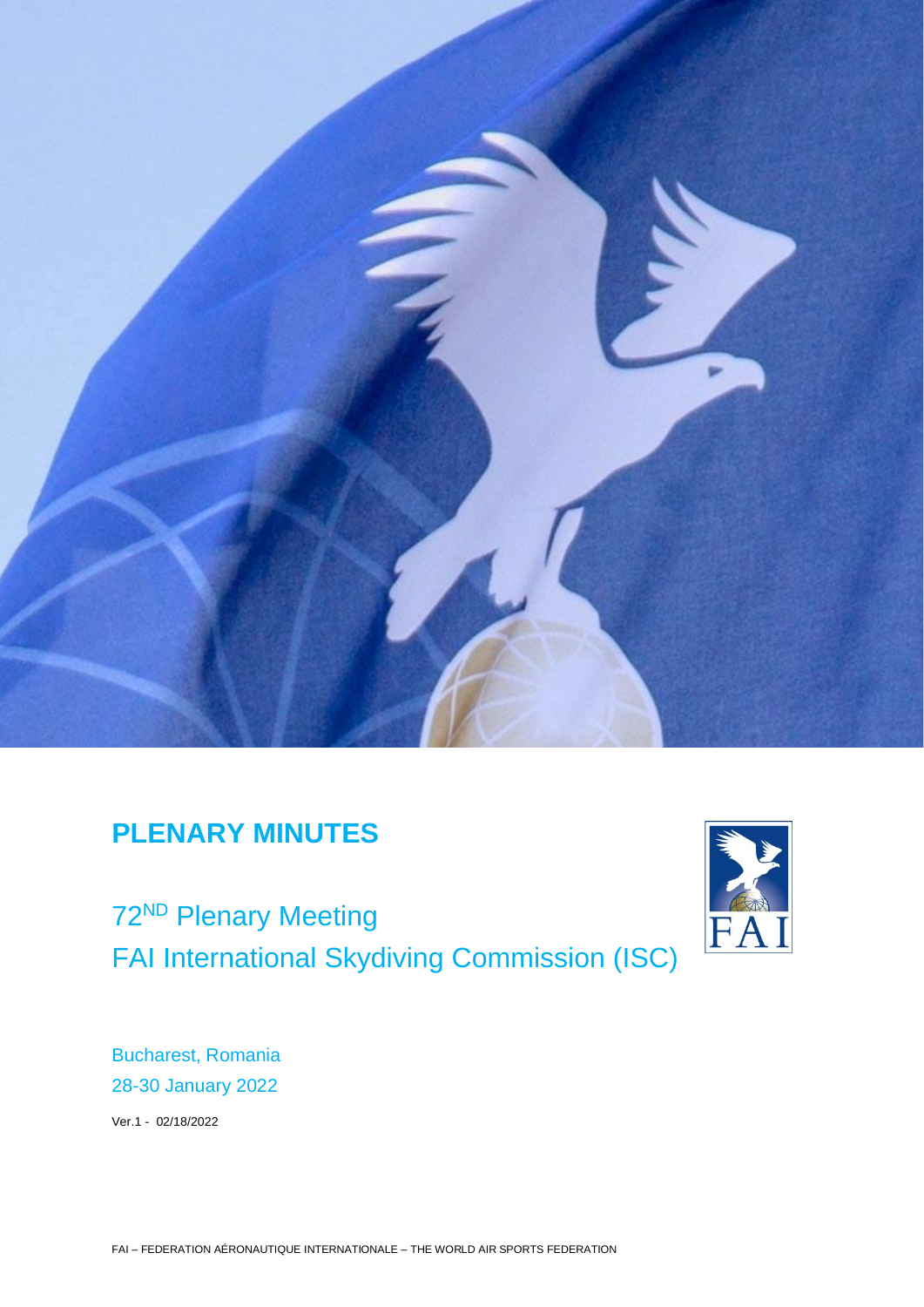# **Copyright 2022**

All rights reserved. Copyright in this document is owned by the Fédération Aéronautique Internationale (FAI). Any person acting on behalf of the FAI or one of its Members is hereby authorized to copy, print, and distribute this document, subject to the following conditions:

- **1. The document may be used for information only and may not be exploited for commercial purposes.**
- **2. Any copy of this document or portion thereof must include this copyright notice.**
- **3. Regulations applicable to air law, air traffic and control in the respective countries are reserved in any event. They must be observed and, where applicable, take precedence over any sport regulations**

Note that any product, process or technology described in the document may be the subject of other Intellectual Property rights reserved by the Fédération Aéronautique Internationale or other entities and is not licensed hereunder.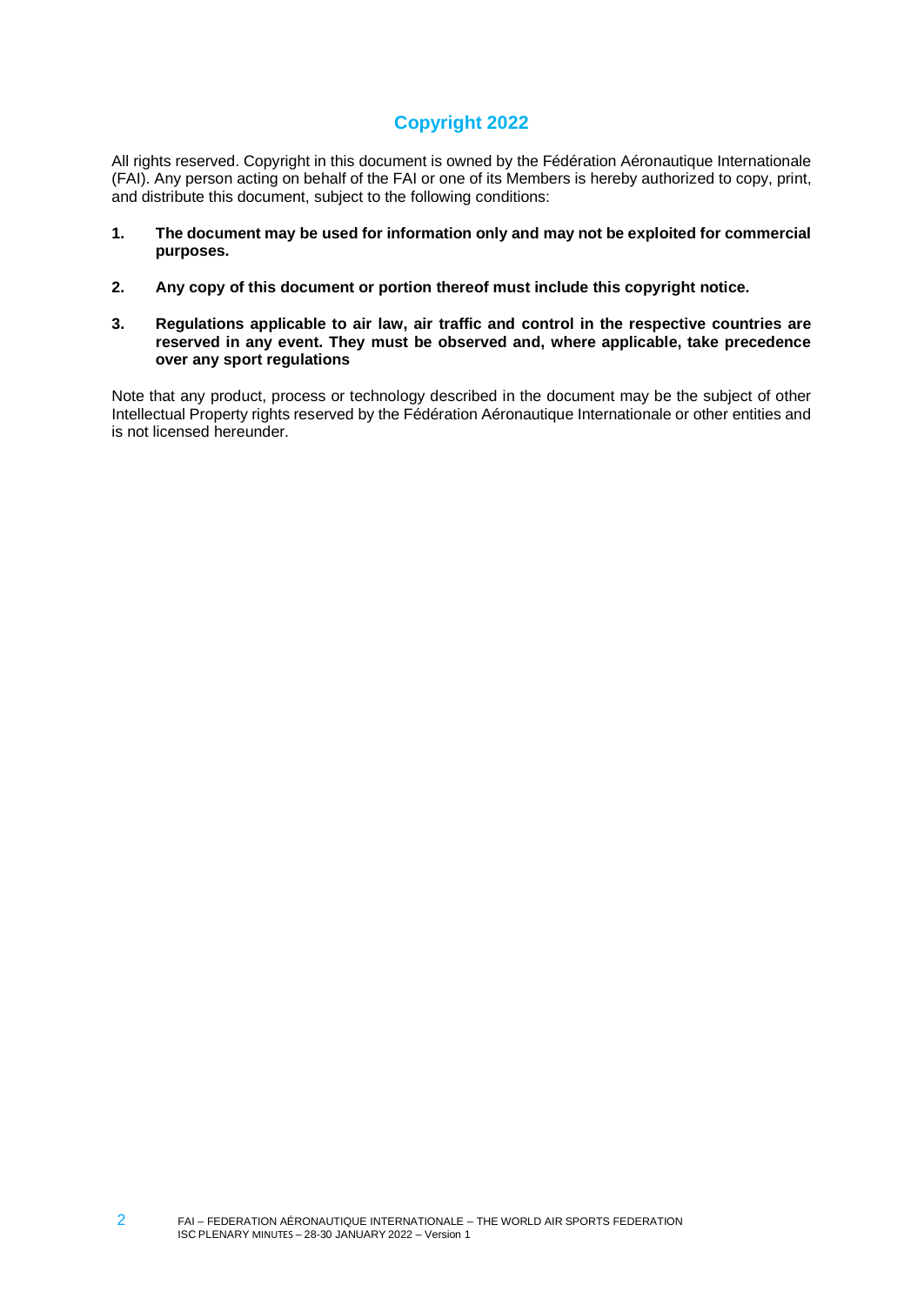# **TABLE OF CONTENTS**

| 1               |                  | <b>WELCOME, ATTENDANCE AND ACKNOWLEDGEMENTS</b>                                                                             | 5               |
|-----------------|------------------|-----------------------------------------------------------------------------------------------------------------------------|-----------------|
|                 | 1.1              | In Memoriam                                                                                                                 | 5               |
|                 | 1.2              | Welcome address                                                                                                             | 5               |
|                 | 1.3              | Roll Call.                                                                                                                  | 5               |
|                 | 1.4              | Apologies for Absences.                                                                                                     | 5               |
|                 | 1.5              | Verification of Delegates' authority                                                                                        | 5               |
|                 | 1.6              | Approval of Proxies (Fai by-laws 3.1.3 & 3.3.2)                                                                             | 5               |
|                 | 1.7              | Declaration of any Conflicts of Interest.                                                                                   | 5               |
| $\overline{2}$  |                  | <b>CONFIRMATION OF MINUTES OF 2021 PLENARY MEETING</b>                                                                      | $6\phantom{1}6$ |
|                 | 2.1              | Correction to 2021 plenary minutes                                                                                          | 6               |
|                 | $2.2\phantom{0}$ | Vote to approve the minutes of the 71 <sup>st</sup> plenary meeting                                                         | 6               |
| 3               |                  | <b>FAI REPORT</b>                                                                                                           | $6\phantom{1}6$ |
|                 | 3.1              | Comments from FAI secretary general                                                                                         | 6               |
|                 | 3.2              | Additional comments from ISC President Gill Rayner:                                                                         | $\overline{7}$  |
| 4               |                  | <b>ISC PRESIDENT'S ADDRESS</b>                                                                                              | 8               |
|                 | 4.1              | President's Report                                                                                                          | 8               |
|                 | 4.2              | Decisions by the ISC Bureau                                                                                                 | 9               |
| 5               |                  | <b>FINANCE REPORT 2021</b>                                                                                                  | 9               |
| 6               |                  | <b>GENERAL MATTERS</b>                                                                                                      | 10              |
|                 | 6.1              | Nominations of Bureau positions                                                                                             | 10              |
|                 | 6.2              | <b>Records Temporary Working Group</b>                                                                                      | 10              |
|                 | 6.3              | Temporary Working Group for Parachuting for the Disabled                                                                    | 10              |
|                 | 6.4              | Media and Website                                                                                                           | 10              |
|                 | 6.5              | <b>COLPAR</b>                                                                                                               | 10              |
|                 | 6.6              | <b>ASIANIA</b>                                                                                                              | 11              |
| 7               | <b>CISM</b>      |                                                                                                                             | 11              |
| 8               |                  | THE WORLD GAMES                                                                                                             | 11              |
| 9               | <b>PARA-SKI</b>  |                                                                                                                             | 11              |
|                 | 9.1              | Proposals to Amend the Para Ski Competition Rules                                                                           | 12              |
| 10              | 10.1             | <b>FREEFALL STYLE AND ACCURACY LANDING</b><br>36 <sup>th</sup> FAI World Freefall Style and Accuracy Landing Championships. | 12<br>12        |
|                 | 10.2             | Future FCE's in Freefall Style and Accuracy Landing                                                                         | 12              |
|                 | 10.3             | Proposal to amend the Freefall Style and Accuracy Landing Competition Rules                                                 | 13              |
| 11              |                  | <b>FORMATION SKYDIVING</b>                                                                                                  | 13              |
|                 | 11.1             | 24th FAI World Formation Skydiving Championships, Mondial, Russia                                                           | 13              |
|                 | 11.2             | Future FCEs in Formation Skydiving                                                                                          | 13              |
|                 | 11.3             | Proposals to amend the Formation Skydiving Competition Rules                                                                | 14              |
| 12 <sub>2</sub> |                  | <b>ARTISTIC EVENTS</b>                                                                                                      | 14              |
|                 | 12.1             | 24th FAI World Artistic Events Championships, Mondial, Russia                                                               | 15              |
|                 | 12.2             | Proposal to amend the Artistic Events Competition Rules                                                                     | 15              |
| 13              |                  | <b>DYNAMIC COMMITTEE</b>                                                                                                    | 15              |
|                 | 13.1             | Proposals to amend the Dynamic Competition Rules                                                                            | 16              |
| 14              |                  | <b>INDOOR SKYDIVING</b>                                                                                                     | 16              |
|                 | 14.1             | Future indoor FCEs                                                                                                          | 17              |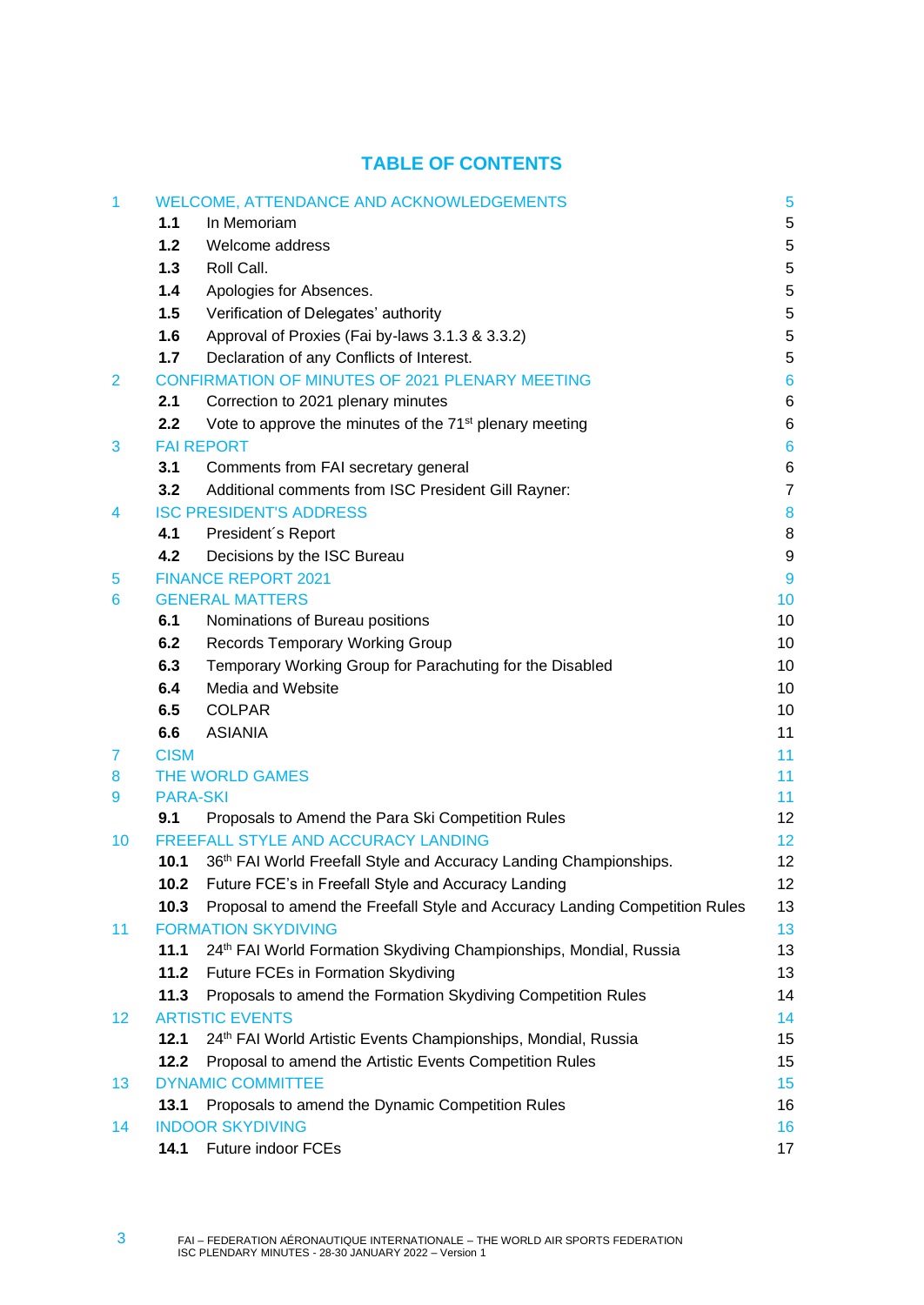| 15       | <b>CANOPY FORMATION</b> |                                                            | 18       |
|----------|-------------------------|------------------------------------------------------------|----------|
|          | 15.1                    | <b>Competition Rule Changes</b>                            | 18       |
|          | 15.2                    | 4-way Canopy Formation sequential                          | 18       |
| 16       |                         | <b>CANOPY PILOTING</b>                                     | 19       |
|          | 16.1                    | Future FCE's in Canopy Piloting                            | 19       |
|          | 16.2                    | Proposal to Amend the Canopy Piloting Competition Rules    | 19       |
| 17       |                         | <b>SPEED SKYDIVING</b>                                     | 20       |
|          | 17.1                    | FAI World Speed Skydiving Championships, Mondial, Russia   | 21       |
|          | 17.2                    | Future FCE's in Speed Skydiving                            | 21       |
|          | 17.3                    | Proposal to amend the Speed Skydiving Competition Rules    | 21       |
| 18       |                         | <b>WINGSUIT FLYING</b>                                     | 21       |
|          | 18.1                    | Proposal to amend the Wingsuit Flying Competition Rules    | 21       |
|          | 18.2                    | Future FCEs in Wingsuit Flying                             | 22       |
|          | 18.3                    | Proposed Wingsuit Flying Committee members                 | 22       |
| 19       |                         | <b>JUDGES COMMITTEE</b>                                    | 22       |
|          | 19.1                    | Committee Activities in 2021                               | 22       |
|          | 19.2                    | Coordinator of Judge Training report                       | 22       |
|          | 19.3                    | FAI Skydiving Judge List                                   | 23       |
|          | 19.4                    | <b>Scoring Systems</b>                                     | 23       |
|          | 19.5                    | Nominated Chief Judges for FCEs                            | 23       |
| 20       |                         | <b>TECHNICAL AND SAFETY COMMITTEE</b>                      | 23       |
|          | 20.1                    | safety survey and Parachute Aircraft Incident Report       | 23       |
| 21       |                         | <b>RULES AND REGULATIONS</b>                               | 24       |
|          | 21.1                    | <b>Sporting Code Section Five</b>                          | 24       |
|          | 21.2                    | FCEAD (the application document)                           | 24       |
|          | 21.3                    | FAI Controller and Jury handbook                           | 25       |
|          | 21.4                    | Internal Regulations.                                      | 25       |
|          | 21.5                    | Records                                                    | 25       |
| 22       | <b>FINANCE</b>          |                                                            | 27       |
|          | 22.1                    | Proposed Budget for 2022                                   | 27       |
|          | 22.2                    | 2023 Draft Budget                                          | 28       |
|          | 22.3                    | Proposals                                                  | 28       |
| 23       |                         | LIST OF APPROVED AND QUALIFIED JURORS                      | 30       |
|          | 23.1                    | FAI Controllers and Jurors for the upcoming competitions   | 30       |
| 24       | <b>AWARDS</b>           |                                                            | 31       |
|          | 24.1                    | Leonardo Da Vinci Parachuting Diploma                      | 31       |
| 25<br>26 |                         | <b>OTHER BUSINESS</b><br><b>ELECTIONS AND APPOINTMENTS</b> | 31       |
|          | 26.1                    | <b>Confirmation of Committees and Working Groups</b>       | 31<br>31 |
|          | 26.2                    | Elections to the ISC Bureau positions                      | 31       |
| 27       |                         | <b>ISC PRESIDENT AND BUREAU INCOMING SPEECH</b>            | 32       |
| 28       |                         | <b>FUTURE ISC PLENARY MEETING</b>                          | 32       |
| 29       |                         | ADJOURNMENT OF THE 72ND PLENARY MEETING.                   | 32       |
|          |                         |                                                            |          |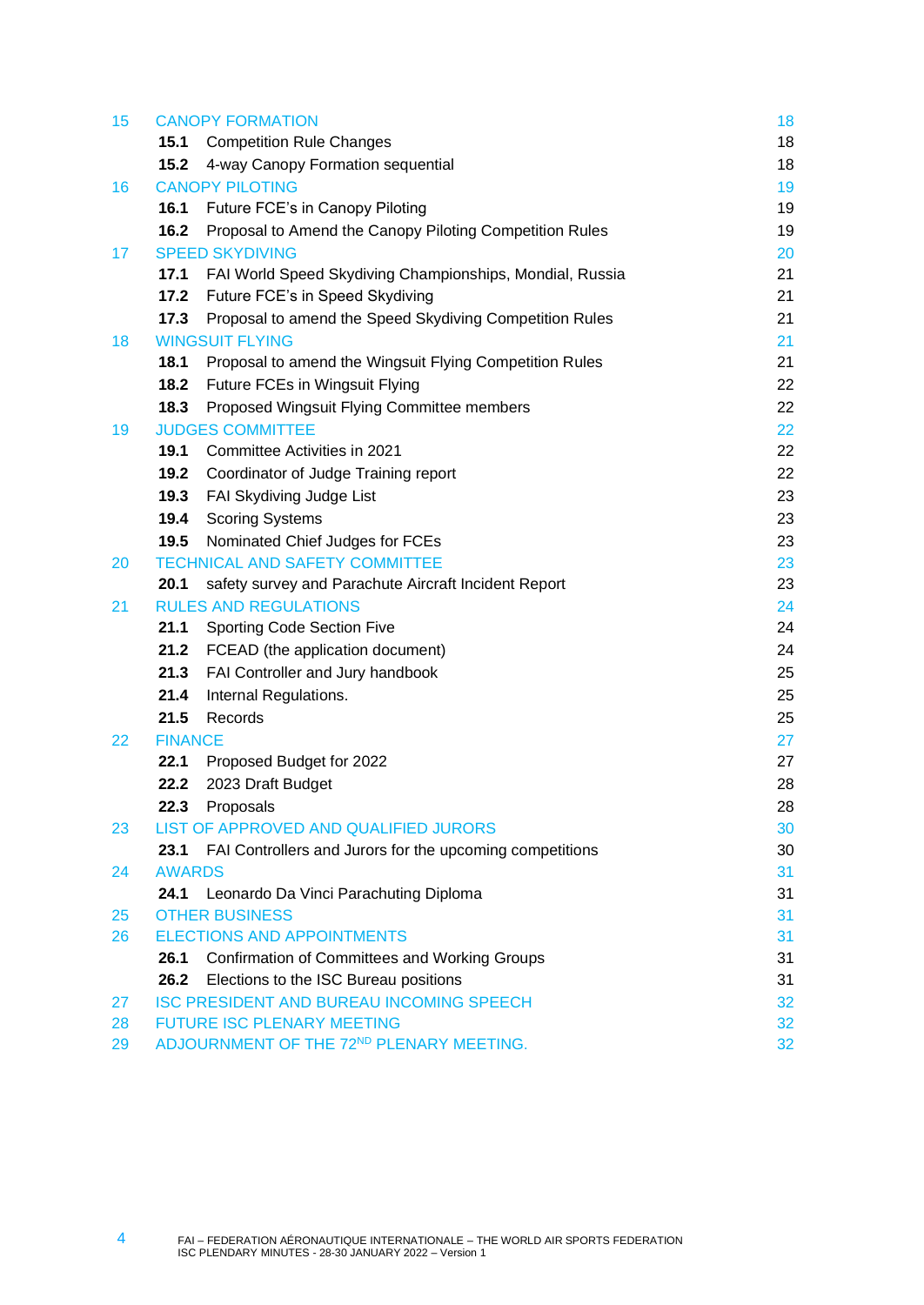# <span id="page-4-0"></span>**1 WELCOME, ATTENDANCE AND ACKNOWLEDGEMENTS**

*Please note: Some Agenda items were delivered out of order, however these minutes are written in the order as depicted in the Agenda.* 

The Meeting was called to order at 13:00 EET (UTC+2) by Gillian Rayner, ISC President

A short presentation and warm welcome was given by the Vice President of the Romanian Aeronautical Federation, Mr.Adrian Prisecaru, The Federation was founded in 1920 and has been a member of FAI since 1923. Romania has 21 registered clubs, one of which has been in existence for over 100 years. Also, several FAI competitions have been held in the last five years, including Aerobatics Championships and the 10<sup>th</sup> World Cup of Canopy Formation.

Mr. George Radoi shared a presentation about Romanian Skydiver, Smaranda Braescu. The Romanian Government dedicated the year 2022 to Smaranda, (the Queen of Heights). In 1928 she was the first woman to hold a skydiving licence in Romania. She was the European Champion in 1931, World champion in 1932 and performed a record-breaking jump from 7200 meters.

### <span id="page-4-1"></span>**1.1** IN MEMORIAM

President Gillian Rayner opened the meeting by requesting that those in attendance observe a moment of silence in memory of those from the skydiving community who had died since the last plenary meeting. Parachutists and aircraft accidents caused 31 deaths. The presentation is appended to these minutes, as Addendum A.

### <span id="page-4-2"></span>**1.2** WELCOME ADDRESS

President Rayner welcomed all participants and everyone for attending, especially those who joined the meeting via Zoom (during all hours of day and night).

### <span id="page-4-3"></span>**1.3** ROLL CALL.

The result of the Roll Calls showed that there were 47 Delegates present each day, including four proxies.

President Rayner stated that since members are on Zoom it is difficult to determine the number for a quorum. Therefore, for voting purposes, the number of votes cast determines the quorum and majority.

### <span id="page-4-4"></span>**1.4** APOLOGIES FOR ABSENCES.

No apologies were received.

### <span id="page-4-5"></span>**1.5** VERIFICATION OF DELEGATES' AUTHORITY

All delegates were confirmed with the FAI

### <span id="page-4-6"></span>**1.6** APPROVAL OF PROXIES (FAI BY-LAWS 3.1.3 & 3.3.2)

There were four proxies that had been approved: Kazakhstan to Korea, Serbia to Romania, Slovenia to Russia. North Macedonia to Bulgaria.

### <span id="page-4-7"></span>**1.7** DECLARATION OF ANY CONFLICTS OF INTEREST.

No conflicts of interest were declared.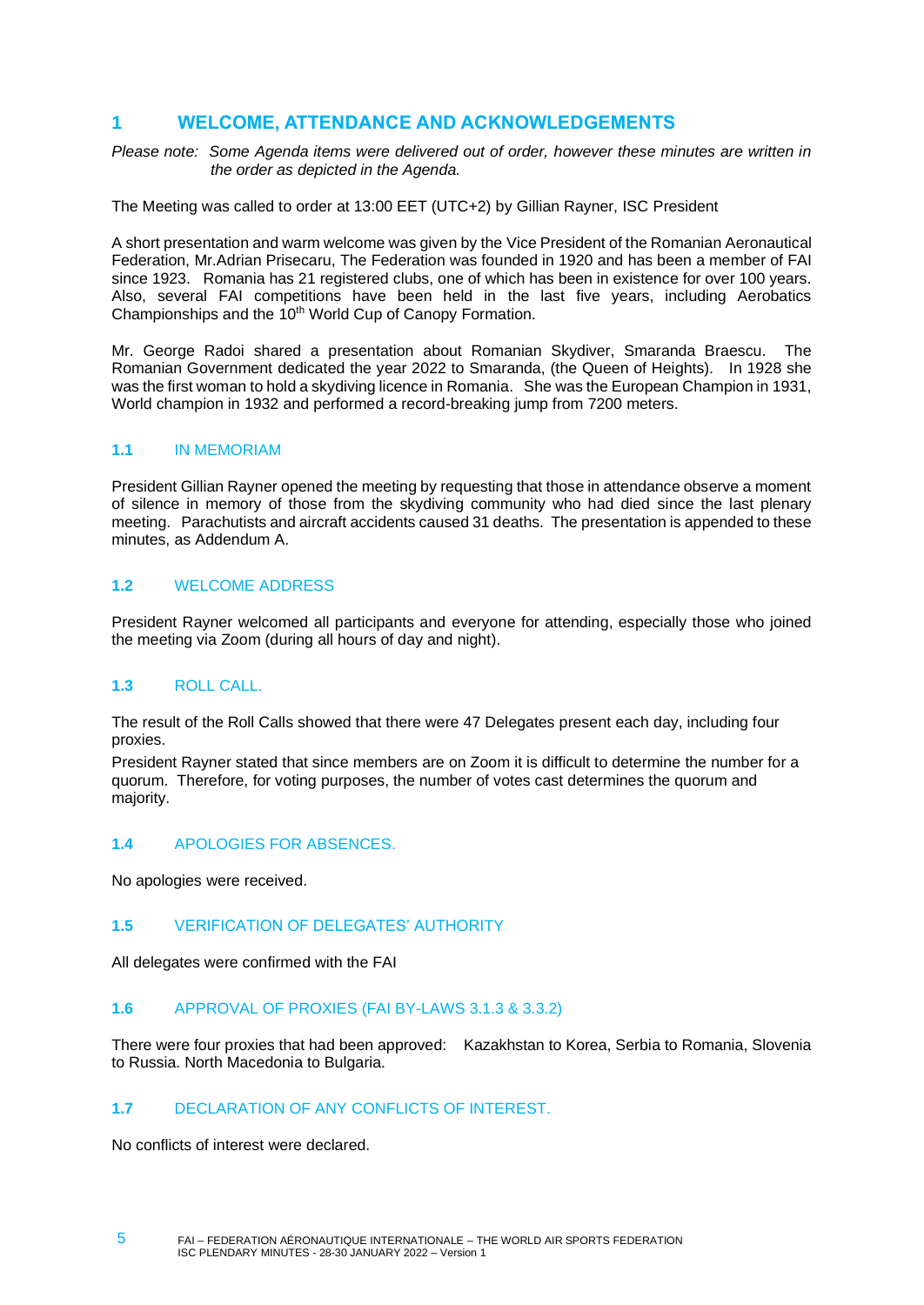# <span id="page-5-0"></span>**2 CONFIRMATION OF MINUTES OF 2021 PLENARY MEETING**

#### <span id="page-5-1"></span>**2.1** CORRECTION TO 2021 PLENARY MINUTES

President Rayner noted that there was a correction to the Minutes of the 71<sup>st</sup> ISC Plenary, held via Zoom, from 22-24 January, 2021. The correction was in Item 9, The World Games, and had indicated that Marylou Laughlin was Course Director. This should, in fact, have read that the Course Director was Meredith Ottery. No other changes were noted.

#### <span id="page-5-2"></span>**2.2** VOTE TO APPROVE THE MINUTES OF THE 71<sup>ST</sup> PLENARY MEETING

It was moved that the Minutes of the 71st Plenary Meeting held via Zoom, 22-24 January 2021 be accepted, with the above changes. With 0 Votes against and 0 abstentions, the minutes were approved unanimously.

# <span id="page-5-3"></span>**3 FAI REPORT**

6

### <span id="page-5-4"></span>**3.1** COMMENTS FROM FAI SECRETARY GENERAL

Mr. M. Haggeney shared a summary of the General Conference.

He reported that the FAI and Commission Presidents in 2021 focused on financial stability (including addressing concerns raised by the ISC and in particular by Mrs. Gail Bradley, ISC Finance Secretary). It was the pledge of the President, Mr. David Monks, that this be a priority. Other key actions were increasing communication and transparency as well as restoring administrative governance, focusing on operational stability, and formalising procedures.

Mr. M. Haggeney presented the approved budget for 2021 (starting position). The focus was on the reduction of overheads. The budget was balanced by the commission reserves which had been built up over time.

Identifying best practice is important. One key topic was the Organiser agreement which needs improvement, including how to deal with Force Majeure (one of the outcomes of the Pandemic). The Organizer Agreements, which are the legal reflection of Sanctioned Cat.1 Events, should be available online and it should be possible to update them online too. Mr. M. Haggeney also mentioned the ecosystem of multiple FAI websites and the need to make them more efficient. Work is on-going on the FAI Website including increasing harmonisation with Social Media channels.

He highlighted that one of the key success stories from the last year relates to finance matters and projects. This is largely due to the assistance of ISC Finance Secretary, Gail Bradley who was one of the five people working on the new Budgeting and Finance guideline s-documents. A new accounting service provider and new accounting system were introduced which has enabled harmonization among all Commissions and provides more clarity in Budgeting and Reporting, as well as early identification of issues.

The CAS ruling against Russia for non-respect of the WADA policy had a big impact on the Mondial.. Mr. Haggeney thanked President Rayner and the the Bureau for their hard work and cooperation in ensuring the Mondial could happen. He suggested that anyone interested in anti-doping matters as an Event Organizer or as a Jury should go to: [www.fai.org/anti-doping.](http://www.fai.org/anti-doping)

The printed Annual report has been replaced with a website [\(www.fai.org/facts-figures\)](http://www.fai.org/facts-figures) which provides interested parties with key messages about FAI members, records, news, etc. This link gives a summary of where we are FAI stands and can be shared with media, interested parties, sponsors, hosts, etc.

Currently, Fai runs 200+ mailing lists, largely triggered by Commissions, Committees and Working Groups as well as dedicated special interest groups, press, NACS, etc.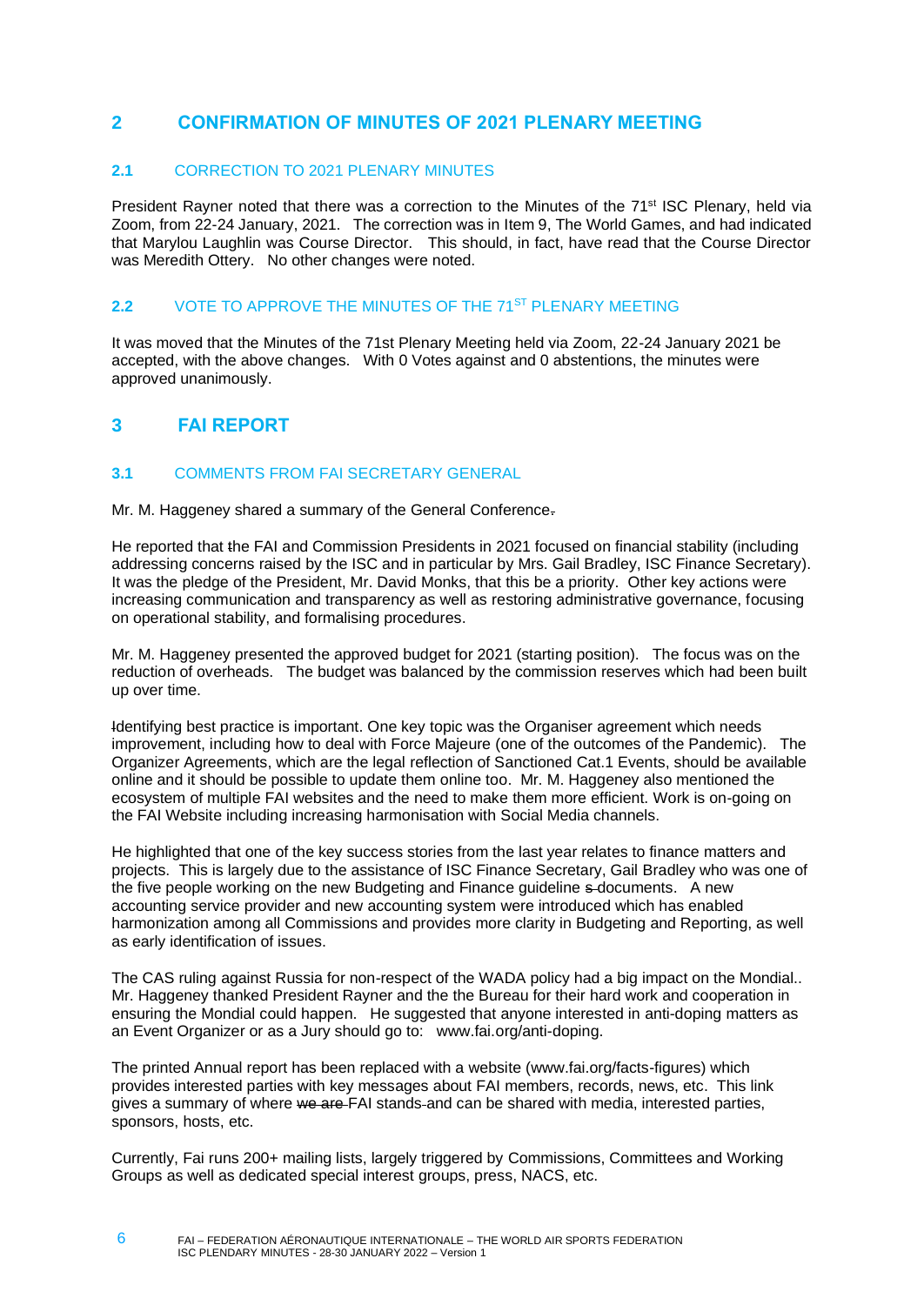A NAC handbook has been a work in progress over the last three years and is about to be released. This was established to make it easier for new delegates and members to find their way within FAI.

Regarding Records, Mr. Haggeney indicated that, not surprisingly due to the pandemic, the overall numbers are down 50% but an increase is expected this year. The Records process is under discussion including developing tools to improve the process and part of the FAI budget has been allocated for this.

The Category 1 Events statistics were shared. In 2019, 54 Events occurred-took place, but due to the pandemic, only 2 in 2020 and 20 in 2021

There has been a lot of activity in IT in areas such as Security, Back-up, and Privacy. In addition, with financing from CIVL, FAI is working on the Application Management System, which looks after Event Registration and invoicing. The Sporting Licence database was relaunched in the summer.

Two top needs for IT this year include a payment reconciliation system, enhancing the Paypal feature and allowing automated reconciliation. Also being addressed is Officials Insurance Scheme (for Judges, Juries, FAI Controllers). FAI is four weeks short of voting on an automated system in through which Officials can self-register for a Cat.1 Event and be given coverage for the event.

Mr Haggeney shared that the Office continues to work with reduced staffing current 5.4 FTE. Both Christine Rousson and Faustine Carrera have returned after a long sick leave for one and maternity leave for the other. There is less work due to the lower number of events, but the general administration of the FAI continues. Staff are committed to deliver with the support of the Commissions who are supportive and open to identifying better workflows. He thanked his colleagues and the Commissions for their collaboration.

Mr Haggenay returned to the subject of Finance indicating that the negative point from the different Audits have now all been addressed. FAI is at last working from a clean sheet. The Special Reserves of the Commissions continue to be close to 1 000 000 CHF. One concern has been the class change requests by some NACs (where members reduce their membership) which results in a reduction of income for the FAI. The accumulated loss in income due to this from 2020-2002 is 316,405 CHF. Several suspensions and expulsions for non-payment of the subscriptions were approved at the last General Conference. Following a Board of Enquiry, the Egyptian Parachute & Airsports Federation saw it's Associate Membership revoked, the Egyptian NAC is now the sole representative for skydiving in Egypt.

Mr. Haggeney shared the forecasted Budget vs. actuals for 2021. A surplus of 100,000 CHF is a positive outcome for 2021, and the FAI is on track. Provisions for what could be a potentially costly appeal to CAS have been made.

Before concluding, Mr. Haggeney shared five key messages:

- 1. Fixed income from members pays for fixed expenditures
- 2. Members must pay and honour their obligations
- 3. FAI will continue to engage in commercial partnerships and opportunities.
- 4. FAI stakeholders must contribute to overcome inefficiencies and implement best practices.
- 5. FAI needs money to invest in the future.

Finally, the overall budget forecast for 2022 shows +70000 CHF. This might change due to the effect of coronavirus.

#### <span id="page-6-0"></span>**3.2** ADDITIONAL COMMENTS FROM ISC PRESIDENT GILL RAYNER:

President Rayner stated that regarding the Insurance Policy, she has provided the names of a number of people who would qualify for this insurance. (Judges, Jury, AI Controllers.) The Insurance is at the point of being adopted and would apply to the first competition in 2022, which is Belgium in April (hopefully). She reminded the Plenary that this does not cover matters relating to Covid, and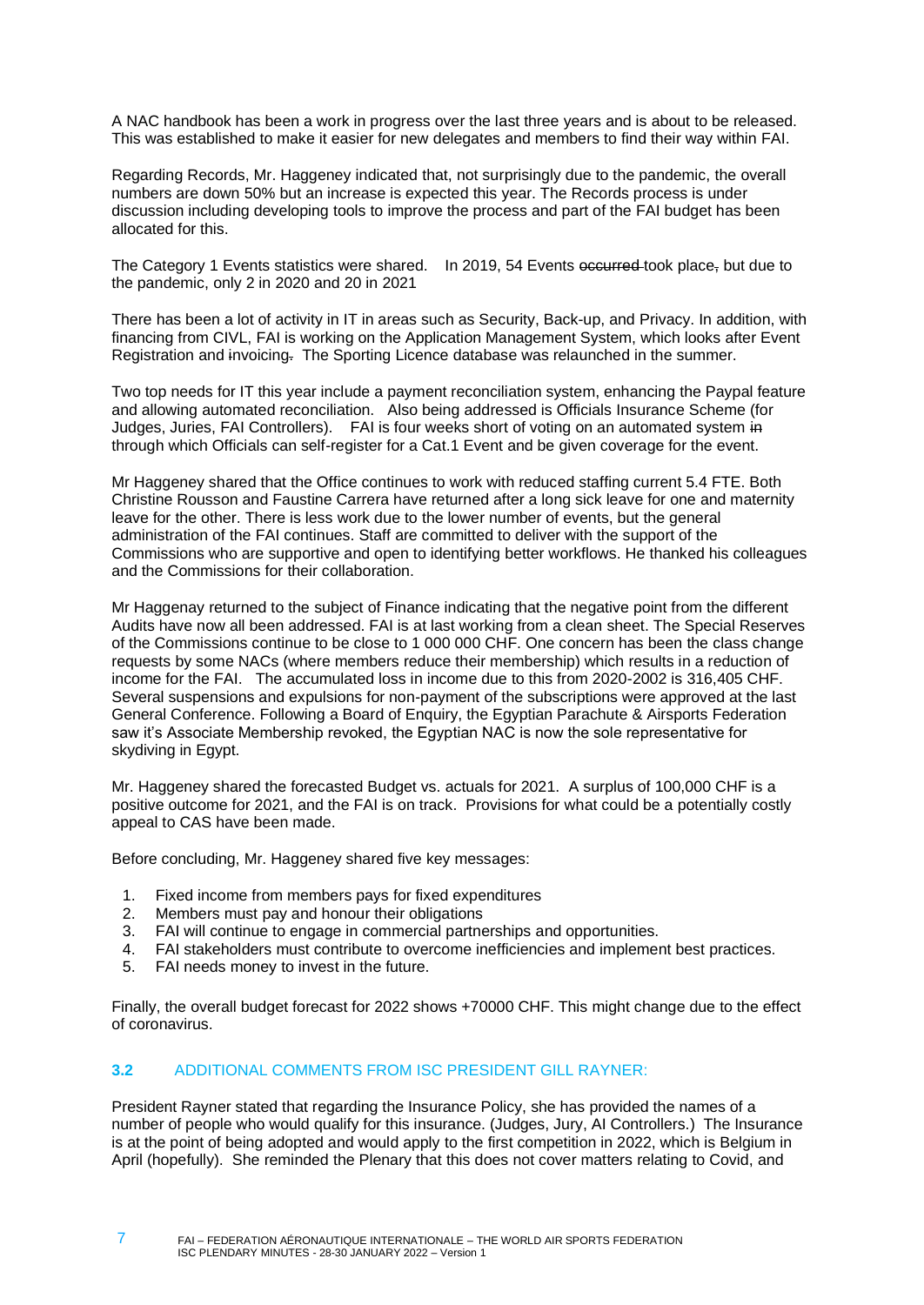that the various officials still need their own insurance for Covid related matters. This information will be on-line, as soon as it is available.

President Rayner then referred to the situation with Egypt, which has been on-going for about four years. The Egyptian Parachutist Association was an Associate Member of the FAI, and as such, were able to attend and vote at the ISC Meeting, but not at the General Conference. The historical NAC requested that that Associate Membership be removed, which a NAC is able to do. It was debated several years at the General Conference and finally after an inquiry made by several Executive Board members, the General Conference voted to remove the Associate Membership from the Egyptian Parachutist Association. The Egyptians are now represented by the Egyptian Aero Club.

Lastly, President Rayner commented on the relationship between the FAI and Regional Organizations. The Executive Board has revoked all Memoranda of Understanding (MOUs) that have been set up between Regional Organizations and FAI. These are the African Airsports Federation, Arab Airsports Federation, Airsports Federation of Asia, Asiania Parachute Federation, and COLPAR. COLPAR and Asiania have been recognized by the FAI for a long time, coming to meetings for over 20 years and ISC has always acknowledged their presence. ISC will be working with the Executive Board to find a way to recognize these entities. The ISC will work with the Executive Board to find a way to recognize Regional Organizations that have statutes that are accepted by the region, that respect their own statutes, that respect FAI Statutes, Rules and Regulations and FAI Membership. ISC's concern is only with the discipline specific organization, so the ISC would not get involved with any recognition for the organizations that consider all Airsports, therefore, ISC's focus will be on COLPAR and Asiania. The suggestion is to possibly have a commission recognized organization rather than an FAI recognized organization. This is still a work in progress, and the ISC is looking for a solution to this situation, which at the moment, is that none of these organizations have a place in the FAI Statutes.

# <span id="page-7-0"></span>**4 ISC PRESIDENT'S ADDRESS**

### <span id="page-7-1"></span>**4.1** PRESIDENT´S REPORT

ISC President, Gillian Rayner presented highlights of her report, covering ISC activity in 2021. (Agenda, Annex 4.1)

President Rayner indicated that a great deal of the Bureau's activity was linked to covid, the Mondial and the WADA ruling. Many months were spent working with the FAI Head Office to ensure that the Mondial would take place. Even though it was a complicated process, it was a victory for ISC and everyone was happy to be able to go to Russia.

President Rayner recognized the Finance Secretary, Ms. Gail Bradley, who made significant contributions to the FAI in relation to the new financial set-up.

Also, she stated that she and Ms. Elisabet Mikaelsson are very active with the CASI bureau, which deals with the General Section and the Appeal Tribunal, and she is now part of the Statutes Working Group, at the request of the new President.

Another task this year was setting up a Records working group, which resulted in proposed changes in the Sporting Code Section 5, which was presented in the R&R Presentation.

Another point in President Rayner's report was in relation to the Jury Working Group, which did a great deal of work last year. A decision was made not to pursue that work this year but to table it until we have the opportunity to hold a Plenary meeting with most people present.

Finally, President Rayner confirmed that an updated agreement was made with the Air Sports Group for FAI CP Freestyle World Championships.

President Rayner expressed her thanks to the Bureau, highlighting how everyone worked well together as a team. She also thanked Russia for hosting the Mondial, which was a big success. She also expressed ISC's gratitude to FAI and to the new President, Mr. David Monks for the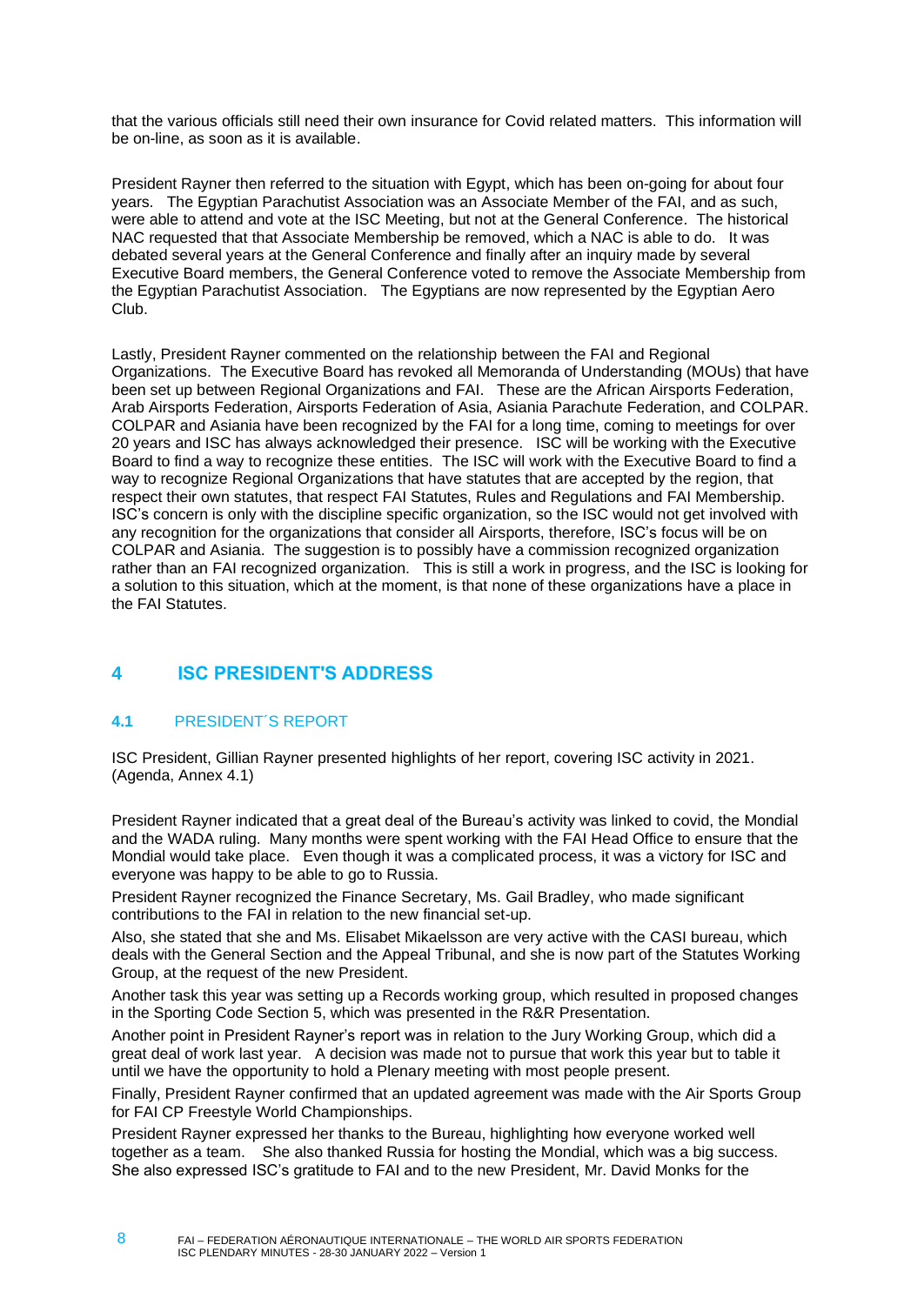significant changes that have been made within FAI and especially that Commissions are now being taken into consideration and listened to, which is very important for everyone.

### <span id="page-8-0"></span>**4.2** DECISIONS BY THE ISC BUREAU

President Rayner reported on the ISC Bureau's decisions made during 2021: IBD 01/2021 – 12/2021 There were no comments or questions from the floor. (Agenda – Annex 4.2)

**It was moved to accept the IBDs - 01/2021 to 12/2021. With 0 votes against, and 0 abstentions the IBD's were ratified**.

# <span id="page-8-1"></span>**5 FINANCE REPORT 2021**

Ms. Gail Bradley, ISC Finance Secretary and Finance Working Group Chair, presented the Finance Report for 2021, (Agenda – Annex 5). Ms. Bradley reported that Mr. Buzz Bennett (Canada) has resigned from the Finance Working Group and thanked him for all of his work. Ms. Natasha Higman (Great Britain) has taken his place. She confirmed that the biggest task this year had been automating and streamlining the many financial processes at FAI.

The ISC bank account has been closed and members are asked to not transfer any money there. They must contact the Finance Secretary and be sent an invoice. Ms. Bradley mentioned that all accounting is now done by the FAI in Swiss Francs while ISC is still working in Euros. Consequently, ISC is operating in two currencies and Ms. Bradley is balancing both. ISC is now accountable for all currency losses and gains.

Annual Budgeting is done on a Standard Budget Template. A new Expense Claim Procedure has been introduced for 2022. The old Expense Claim form and policy are now redundant and there is a new form and new procedure in place. The new form will be implemented March 1<sup>st</sup> and a guide has been written to assist claimants in how to use it. (Claimants may also contact Ms. Bradley for assistance). ISC was a significant contributor to these changes.

Ms. Bradley processed 44 claims in 2021 of which 50% were incorrect. For those which were correct, the claimants received their money in 2-10 days. 25 invoices were raised, paid, managed and cancelled and end of month and end of year reconciliations took only minutes.

The Russian Mondial Deposit of 15,000€ was withheld and used to pay suppliers and competitors' refunds.

Ms. Bradley expressed her appreciation to Ms. Paola Lopez, from FAI, for all the assistance she has given. Also, she thanked Mr Markus Haggeney, FAI General Secretary for his support and leadership.

Ms. Bradley shared the actual budget for 2021. ISC had an income of 61,500€, and expenses were 49,000€ (unaudited and subject to change). Therefore, ISC made a profit of 12,500€ Exceptional items in the budget were that ISC only received 553 sanction fees for Mondial (original forecast was 1200).

There was a significant reduction in expenses because the forecasted Judge numbers of 51 became 43. This was due to withdrawals and eight judges doing double shifts. Also, Russia paid for Event and Russian Judges travel, which saved the ISC 21,000€. ISC recognizes that they would not have made this profit without Russia's help and thanked them. Other costs were down, and ISC has shown a great capacity for restraint. Members were reminded that ISC is working in Euros, so will be carrying the currency and bank charges. This will result in about -1,000€ per year in currency charges. In closing, Ms. Bradley shared that ISC was given an unexpected sum of money, as a result of the once-off audit when FAI changed its accountant, resulting in an increase of 50,000€ to the Special Reserve which is looking good at 158,000€.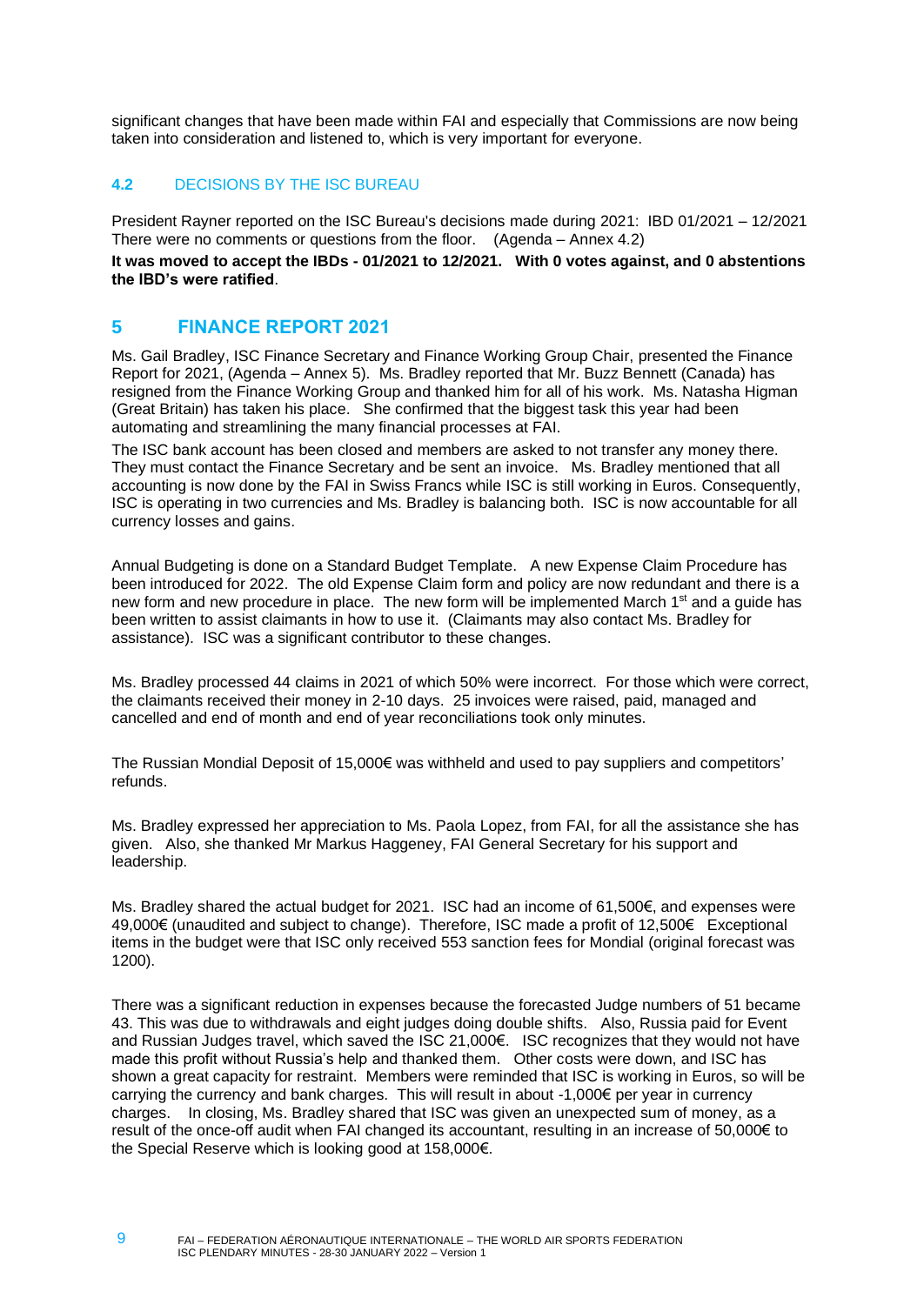The 2021 ISC Budget and ISC Special Reserves Trends are appended to these minutes as: Addenda B & C.

# <span id="page-9-0"></span>**6 GENERAL MATTERS**

### <span id="page-9-1"></span>**6.1** NOMINATIONS OF BUREAU POSITIONS

Requests for nominations for Bureau positions were sent to delegates by an FAI survey tool, and handled by the FAI Office. The list of nominations were then posted, and nominees were asked to accept or decline. In the event that more than one nominee accepted, elections for the concerned position were to be taken place at item 27.2 of the Agenda. Nominations accepted were:

| President:                      | Alberto Martin-Paracuellos (Spain)<br>Gillian Rayner (France)                                                                |
|---------------------------------|------------------------------------------------------------------------------------------------------------------------------|
| 1 <sup>st</sup> Vice President: | Chang II Choi (Korea)<br>Elisabet Michaelsson (Sweden)                                                                       |
| Vice-President:                 | Aliya Alinana (Russia)<br>Chang II Choi (Korea)<br>Rina Gallo, (Canada)<br>Ron Miasnikov (Israel)<br>Ivan Munos Rios (Chile) |
| Finance Secretary:              | Gail Bradley (Australia)                                                                                                     |
| <b>Recording Secretary:</b>     | Vera Asquith (Canada)                                                                                                        |

### <span id="page-9-2"></span>**6.2** RECORDS TEMPORARY WORKING GROUP

Ms. Gillian Rayner, ISC President, addressed the topics discussed during the Open Meeting regarding amendments to ISC Sporting Code Section 5 and stated that the rule change proposals will be handled in R&R part of the agenda (Agenda – Annex 6.2a and 6.2b).

### <span id="page-9-3"></span>**6.3** TEMPORARY WORKING GROUP FOR PARACHUTING FOR THE DISABLED

Ms. Aliya Ananina, Chair of the Temporary Working Group for Parachuting for the Disabled presented the report on the TWG's activities during 2021, (Agenda - Annex 6.3). Due to the covid situation, all activities were postponed in 2021. Ms. Ananina recognized the support of the European Union countries for promoting this project. In particular, France, which has an excellent program and will be hosting a big tunnel competition for the disabled this year, financed by the EU. Registration for that event is now open and Ms. Ananina hoped that the competition will happen. More information can be found at: https://www.ffp.asso.fr/wh/

#### <span id="page-9-4"></span>**6.4** MEDIA AND WEBSITE

Ms. Elisabet Mikaelsson, Media Working Group Chair, made reference to their report, (Agenda - Annex 6.4). Ms. Mikaelsson extended a big thank you to the Edge Agency for all their hard work.

### <span id="page-9-5"></span>**6.5** COLPAR

Mr. Ivan Rios (Delegate - Chile) gave a report on COLPAR. He shared the COLPAR Organizational Chart, and the Federations and Associations within COLPAR. Historically, COLPAR was founded in 1971, as the Pan American Parachuting Confederation. Mr. Rios also shared where championships have been held over the years, as well as the upcoming events. He also shared the Mission of the COLPAR Judging Committee. (70 Skydiving Judges).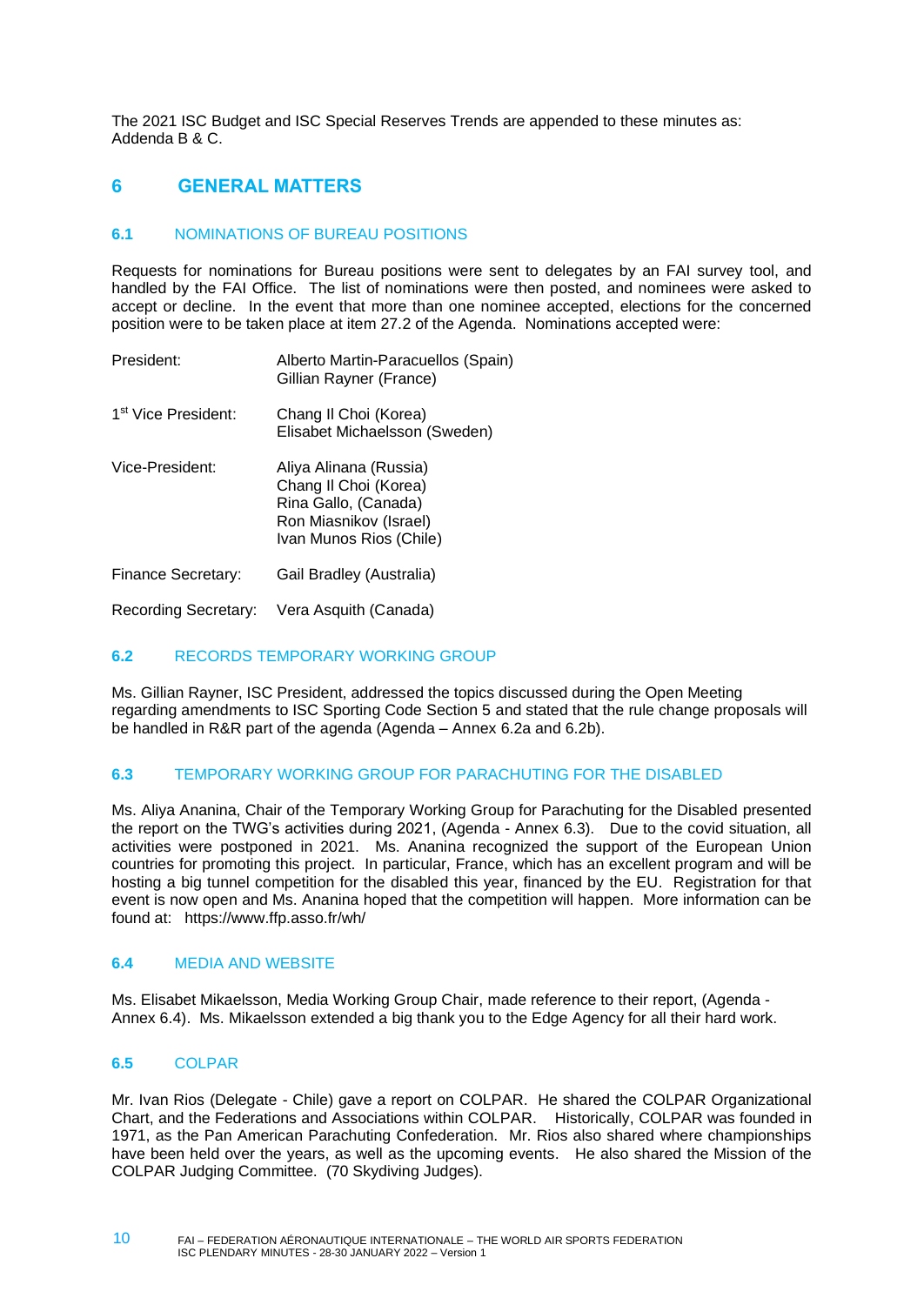### <span id="page-10-0"></span>**6.6** ASIANIA

Mr. Chang Il Choi (Delegate – Korea) shared that there were no events in last two years due to the pandemic. He stated that Elections were held last year and there is a new President. He said that more events are being organized and details will be released when they are finalized. Mr Choi invited all to attend. Mr. Choi wished everyone Happy Lunar New Year.

# <span id="page-10-1"></span>**7 CISM**

Col. Gernot Rittenschober presented the CISM report for 2021, (Agenda – Annex 7). Col. Rittenschober thanked the ISC officials, especially ISC President Gillian Rayner, as well as the judges who have worked at the CISM Competitions. He stated that information about CISM Competitions can be found on the CISM website: [https://www.milsport.one/sports/parachuting.](https://www.milsport.one/sports/parachuting)

The World Championships will be held in Austria in June, 2022. CISM is still working on other upcoming competitions, but will work around the ISC calendar to ensure there are no conflicting dates, especially with S&A and Formation Skydiving.

There is a new file on the CISM Website about the history of CISM. There is a list of previous World Championships, along with medal winners and hosts. However, results from 1970-79 are missing. Col. Rittenschober requests that if anyone has results from these years, to please let him know.

# <span id="page-10-2"></span>**8 THE WORLD GAMES**

Dr. Rainer (Exi) Hoenle, ISC World Games Liaison Officer reported on the World Games. The next World Games will be held in Birmingham, Alabama from July 7-17, 2022 (CP event - July 9-11).

Dr. Hoenle announced that 36 competitors were invited to compete and all participants have confirmed their participation. He stated that he has been getting requests to add more competitors or replace competitors and he explained that there is a qualification system and competitors must be qualified to participate. Dr. Hoenle said that there have been problems with personnel, such as the resignation of the Course Director, however the Games are once again on track. The organizer is prepared to commence the final preparations and Dr. Hoenle is looking forward to having a good competition in Alabama. Mr. Ronald Overdijk (delegate - Netherlands) asked if there is a reserve list. Dr. Hoenle stated that he confirms with participants six weeks prior to the competition, and any replacement will qualify under the selection criteria.

# <span id="page-10-3"></span>**9 PARA-SKI**

Mr. Michael Egger, the Committee Chair of the Para-ski Committee reported on the Committee's activities in 2021, (Agenda – Annex 9 & 9.2). Mr. Egger stated that there were no changes to the Committee for 2022.

Regarding competitions, Mr. Egger said that, unfortunately, the last FAI Para-ski competition took place three years ago, due to weather conditions and the Pandemic. The Competition which was scheduled for 2021 in Tanay, Russia, was postponed as the organizer did not publish Bulletin 1 in good time. A new date was scheduled, however with only two NACS showing an interest in attending, the Competition was cancelled. Three competitions have been scheduled for this season's World Cup Series - more details can be found on the website: [www.paraski.org.](http://www.paraski.org/)

Mr. Egger advised the plenary that the Ranking list will be the same as last year. He clarified that a competitor, with an FAI Sporting Licence, may only get points if the competition is run as a 2<sup>nd</sup> Category Event.

Mr Egger announced that the Committee is still looking for organizers for 2023, and one Nation did express an interest in organizing an FCE. He went on to say that if a bid is received, it must be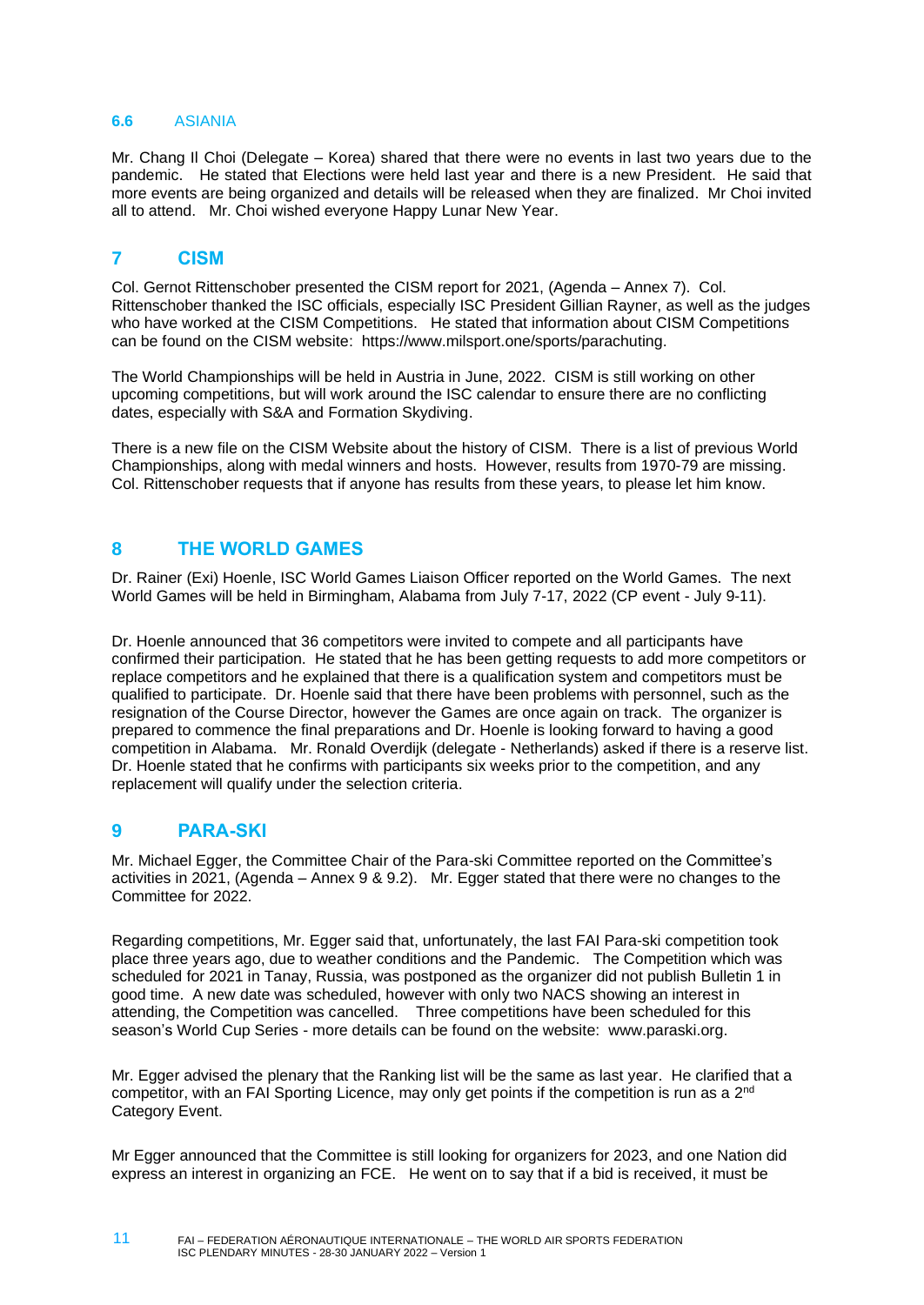submitted by August 31<sup>st</sup> of this year. If the competition is scheduled to take place in December 2022 or January, 2023, then July 31<sup>st</sup> will be the deadline

#### **It was moved that if a Bid for 2023 is received, the ISC Bureau, in consultation with the Paraski Committee, be given permission to approve this Bid. With 0 votes against and 0 abstentions, this motion is approved unanimously**.

Mr. Egger thanked the Committee members for their work this past year and thanked the ISC Bureau for their support throughout the year. He went on to say that Para-ski can only survive if organizers come through with bids and competitors participate.

### <span id="page-11-0"></span>**9.1** PROPOSALS TO AMEND THE PARA SKI COMPETITION RULES

Mr. Egger stated that there were no changes to the rules this year.

# <span id="page-11-1"></span>**10 FREEFALL STYLE AND ACCURACY LANDING**

Ms. Ani Stamenova, Deputy Chair, commented on the Committee's activities in 2021 and thanked the Committee Members for their work during the year. (Agenda – Annex 10)

She reported that in 2021, in addition to the Mondial, several successful FAI  $2^{nd}$  Category Events were held with many participants (about 40 teams). The Eastern European accuracy cup was held, in four countries with a full competition program.

There had been no Competitor Meetings held in the past several years, however competitors and NACS contacted the Committee directly with proposals for rule changes. The committee reviewed all of these proposals with some being considered for this year, and others to be tabled until the next plenary.

Ms. Stamenova shared the composition of the proposed S&A Committee members for 2022. She stated that some changes to the Committee were made with the intention to add younger people. Col. Gernot Rittenschober (delegate - Austria) raised a question about why the Austrian member was removed from the Committee and stated that neither he nor the Delegate knew about this change. President Gillian Rayner suggested that the Delegate and the S&A Committee discuss this offline and find a resolution prior to the vote approving Committee Members. Col. Rittenschober stated that he would appreciate that these decisions not be made by the Deputy Chair without consulting the affected Committee Member or the Delegate.

### <span id="page-11-2"></span>**10.1** 36TH FAI WORLD FREEFALL STYLE AND ACCURACY LANDING CHAMPIONSHIPS.

Ms. Stamenova reported on the Mondial, which was held in Kemerovo, Russia, from 12-20 August, 2021. In light of the pandemic situation, the organizers were well prepared, however, due to government restrictions and many NACS cancelling, there were few participants: Accuracy Landing – 58 males, 27 Females, Jr. males 16 and 8 Jr. Females. Style 45 competitors. The weather was poor and only the minimums were completed.

### <span id="page-11-3"></span>**10.2** FUTURE FCE'S IN FREEFALL STYLE AND ACCURACY LANDING

12

Ms. Stamenova shared information about the upcoming Style and Accuracy Competitions. The 37<sup>th</sup> FAI World Freefall Style and Accuracy Landing Championships and 11<sup>th</sup> FAI Junior Freefall Style and Accuracy Landing Championships will be held in Strakonice, Czech Republic. Ms.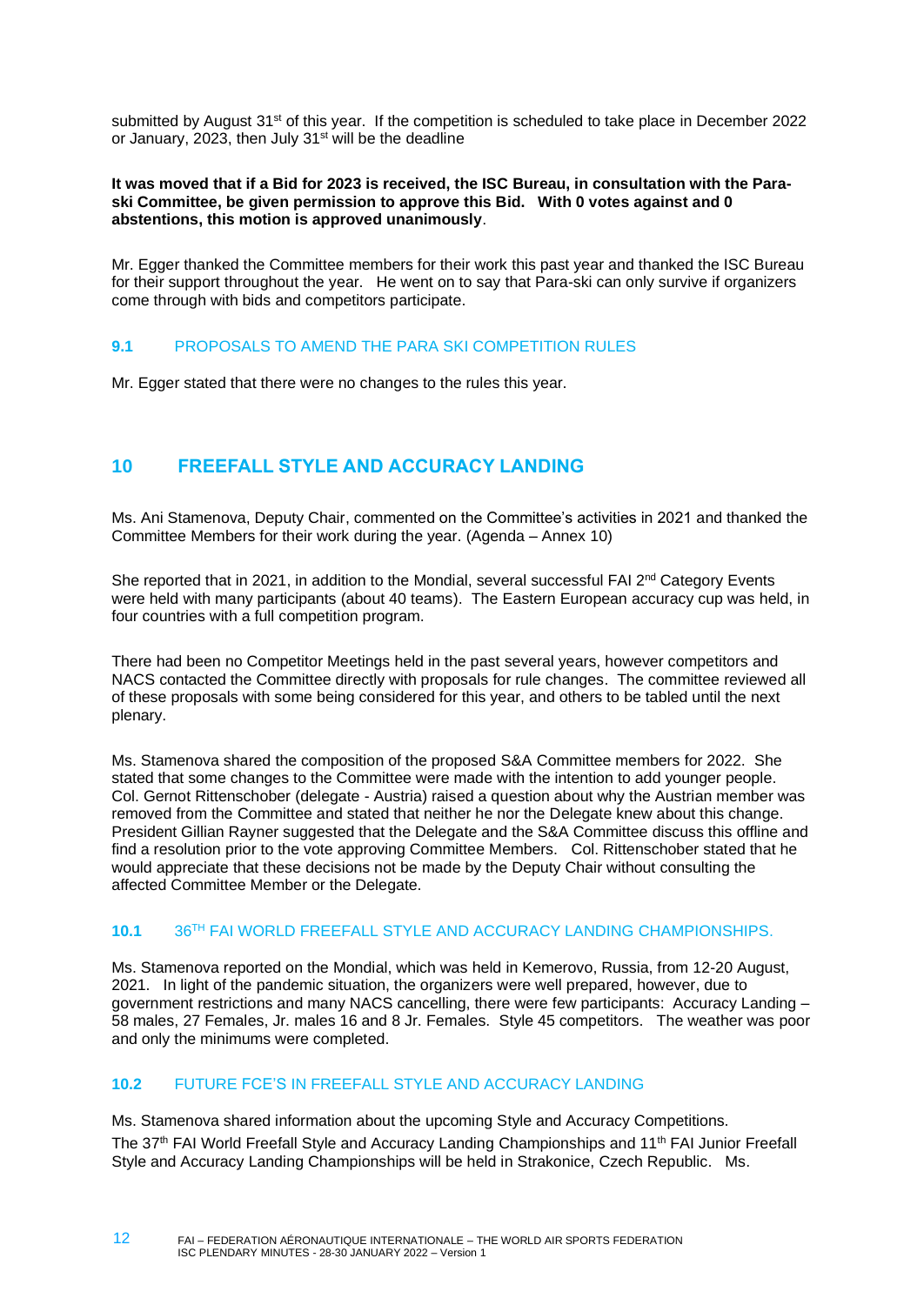Stamneova reported that Mr. John Smyth, the FAI Controller and Ms. Sarka Ferrerova, the Czech Delegate have been in contact and have sorted out all issues, with agreement from the Committee. Future Competitions:

In 2024, Belarus will host World Championships

<span id="page-12-0"></span>In 2026, Bulgaria expressed an intention to Bid for the World Championships.

### **10.3** PROPOSAL TO AMEND THE FREEFALL STYLE AND ACCURACY LANDING COMPETITION RULES

Ms. Stamenova summarized the proposed Competition Rule Changes, as follows:

4.2 – Change regarding order of Jumping (for National Teams).

6.1.1.2 - France had submitted a proposal regarding the Video Review system, and it was supported by the Committee. "The system MUST be available and MAY be used at the discretion of the EJ or CJ." Mr. Patrice Girardin, (Delegate – France) stated that he was satisfied with the amendment of the rule and France withdrew their proposal.

7.2.1 - Team acc. Landing – a deletion

7.2.2., 7.3, 7.3.1 and 7.3.3 - had changes relating to the Junior Category

7.3.2 - a change was proposed to the wording of this rule regarding training judges as Accompanying Persons. Mrs. Rina Gallo questioned this rule resulting in a discussion by the Plenary. It was decided that this rule 7.3.2 is not necessary and should be deleted.

Anton Bystrov (Delegate - Belarus) requested clarification about rules 7.2.1 and 7.3 (regarding Juniors). After some discussion, Ms. Stamenova acknowledged his concerns but stated that the Committee had discussed this and the document shall remain as written.

Also Mr. Bystrov pointed out that in 7.5.5 – "IPC" should be changed to "ISC".

Ms. Gail Bradley (Delegate - Australia) raised a point about the use of slashes in the rules. Does a slash mean "and", "or", "and/or". Ms. Stamenova confirmed that the slash means "including", and a recommendation was made that the slash be replaced by the word "including".

**It was moved that the S&A Competition Rule changes be accepted with the clarification (changing the "slash" to the word "including"). With 0 votes against and 0 abstentions, the rule changes are adopted unanimously**.

# <span id="page-12-1"></span>**11 FORMATION SKYDIVING**

Mr. Mark Szulmayer, FS Committee Chair, reported on the Committee's activities in 2021. (Agenda – Annex 11).

### <span id="page-12-2"></span>**11.1** 24TH FAI WORLD FORMATION SKYDIVING CHAMPIONSHIPS, MONDIAL, RUSSIA

Mr. Szulmayer reported on the 24<sup>th</sup> FAI World Formation Skydiving Championships which took place in Tanay, Russia in 2021. Mr. Szulmayer thanked everyone involved in putting together a successful Competition considering the difficult and confusing circumstances of the Pandemic.

# <span id="page-12-3"></span>**11.2** FUTURE FCES IN FORMATION SKYDIVING

### 11.2.1 25<sup>th</sup> FAI World Formation Skydiving Championships, Eloy, Arizona, 2022

Mark Szulmayer, gave an update regarding the preparations to host the 25<sup>th</sup> FAI World Championships of Formation Skydiving in Eloy, Arizona, 20-26 October, 2022. An update had been given by Larry Hill at the open meeting. (Agenda – Annex 11.2.1)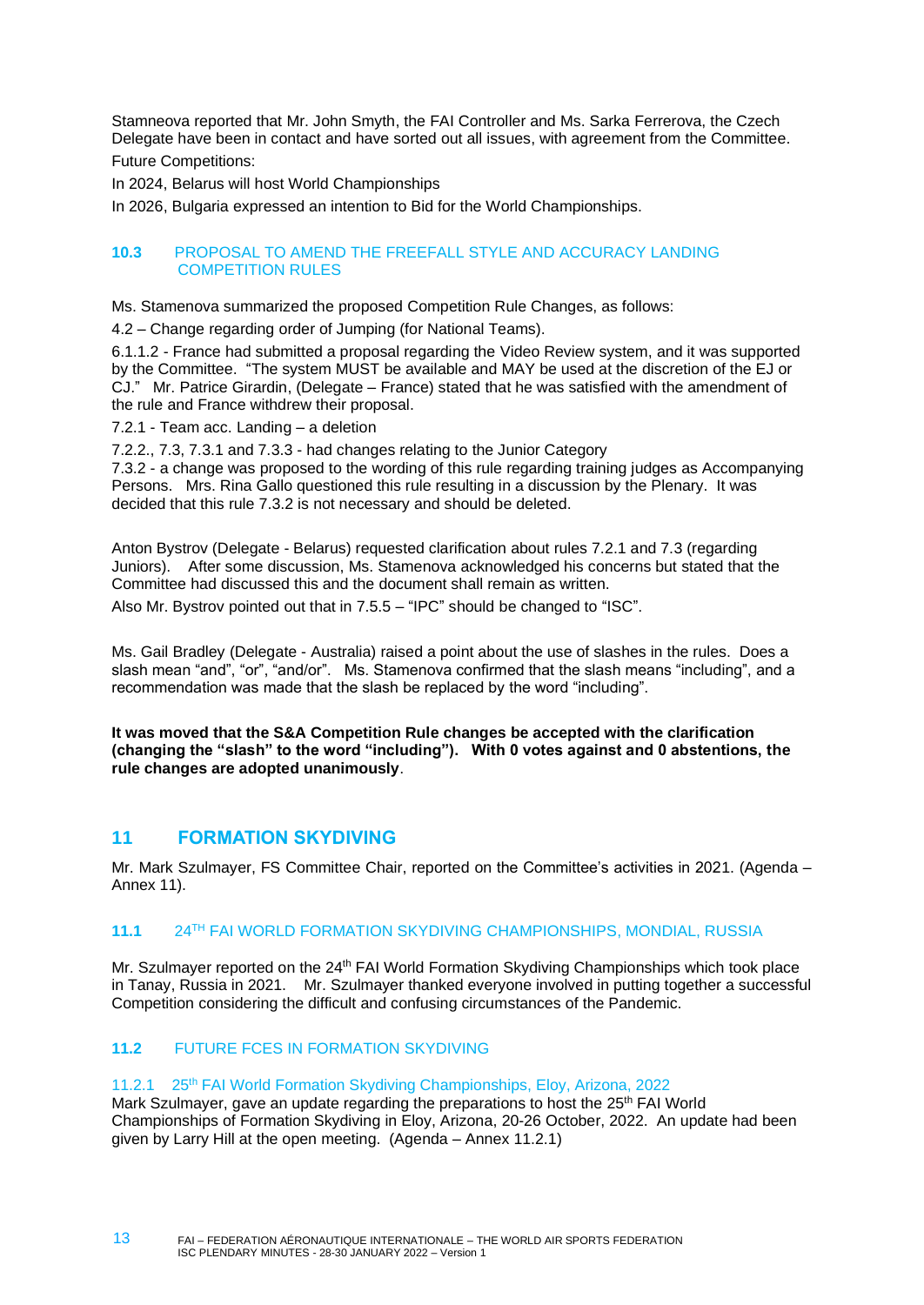#### 11.2.2 23rd World Cup of Formation Skydiving and 15th FAI European Formation Skydiving Championships, Norway, 2023

Kristian Moxnes from Norway had no update on the 15th FAI European Formation Skydiving Championships and 23rd World Cup of Formation Skydiving in Voss, Norway, 2023. President Rayner stated that she had heard from the organizer, and that they have managed to secure the funding (originally for 2021) for 2023, which was good news. (Agenda – Annex 11.2.2a)

#### 11.2.3 26<sup>th</sup> FAI World Formation Skydiving Championships, Israel, 2024

A bid had been received from Israel to host the 26<sup>th</sup> FAI World Formation Skydiving Championships, 29 October to 6 November, 2024. The Bid had been presented at the Open. Ms. Ron Miasnikov stated that the Speed Event was added to the Bid and the price will be the same as WS Performance, 690€. She went on to say that the Wingsuit Committee had asked that the WS Performance event be moved to the Caravan. She acknowledged that a fourth Caravan will be brought in.

**It was moved that the Bid from Israel (with the indicated changes) be accepted: With 0 against and 0 abstentions, the Bid is accepted Unanimously.** The Bid is appended to these Minutes as Addendum D.

President Rayner thanked Ms. Ron Miasnikov, and Israel, for this Bid.

Chang Il Choi (Delegate - Korea) asked if Muslim people would be allowed to participate and Ms. Miasnikov replied that the people of Israel believe they should not mix sports and politics, and everyone is invited to the competition. President Rayner reminded the Plenary that this is a political question, and this is not the place for politics. Also, that one of the rules of the FAI is that competitions are open to everyone and free access should be made to the country.

### <span id="page-13-0"></span>**11.3** PROPOSALS TO AMEND THE FORMATION SKYDIVING COMPETITION RULES

Mr. Szulmayer went through rule changes which were presented at the Open Meeting.

- 1. Removing an inconsistency in some of the diagrams between 4-way and 8-way so that they match up. (Chinese T).
- 2. Syntax change for the wording for indoor, and a description of the delegation of the competition.
- 3. For VFS. A change to say where subgroups are shown with no change in orientation, they must remain in the that orientation.
- 4. Changes for judging speed: the reduced judging speed will be determined at the beginning of each round.
- 5. Some changes were presented regarding indoor 8-way including modifying the wording for the build of the random K, changes to the inter of block 17, also a change in block 21, allow starting formations to be mirrored and allow for a starting formation in indoor 8 way.
- 6. Get rid of large formation sequential records, (already agreed to in the R&R presentation.)

#### **It was moved to accept proposed changes as a block vote. With 0 votes Against and 0 Abstentions, these rule changes have been approved**.

The Proposed FS Committee for 2022 was presented. Ms. Karla Cole stepped down and will be replaced by Ms.Claire King. Also, Mr. Kirk Verner stepped down as Deputy Chair and Mr. David Grauwels has taken his place.

# <span id="page-13-1"></span>**12 ARTISTIC EVENTS**

Ms. Ron Miasnikov, Committee Chair, reported on the Artistic Events Committee's activities in 2021, (Agenda – Annex 12)

Ms Miasnikov thanked the Committee members and extended a huge thank you to those who helped throughout the year with brainstorming about the judging process and training. Also, to those who helped with the outdoor compulsories and to everyone who joined the zoom sessions.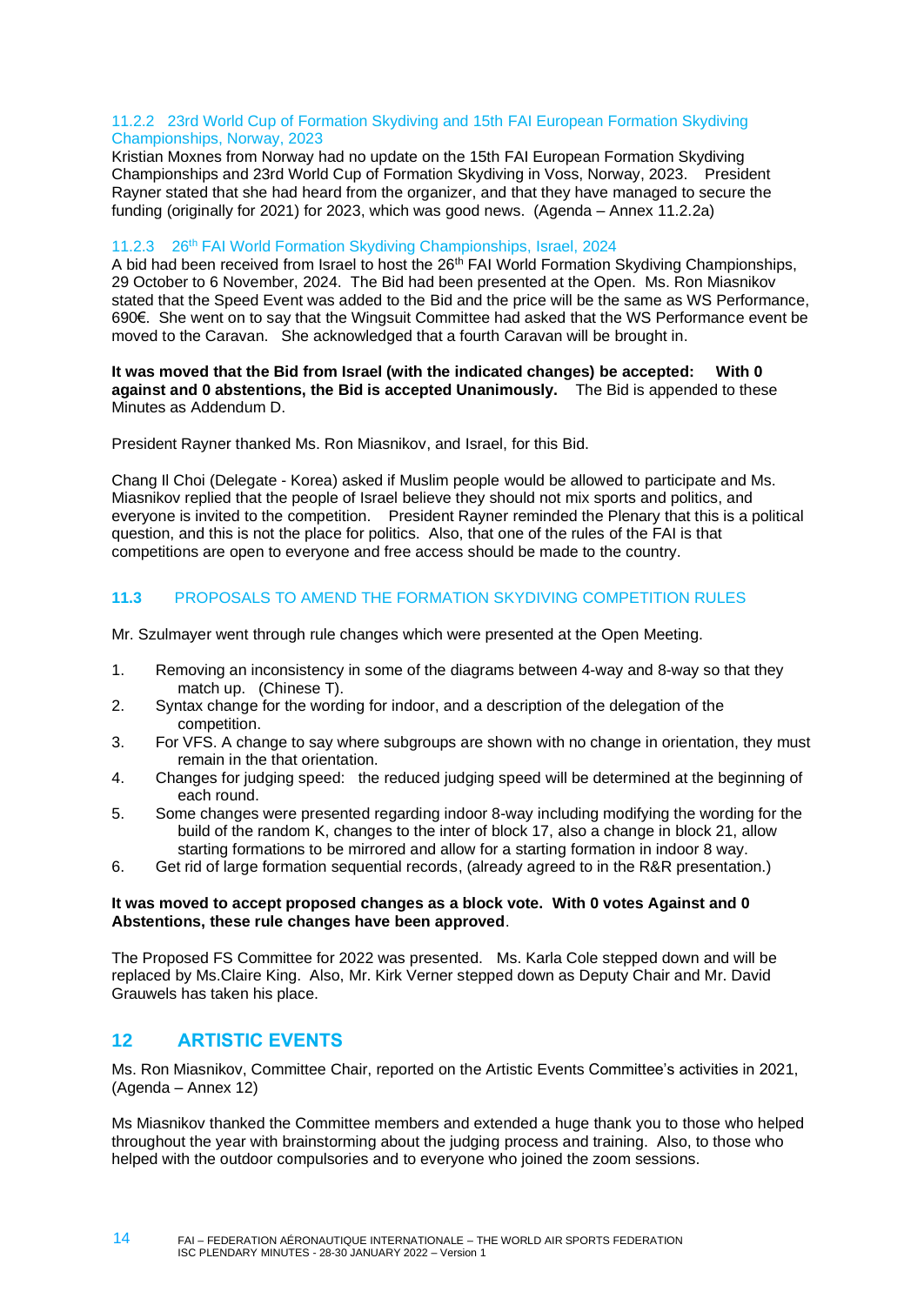### <span id="page-14-0"></span>**12.1** 24TH FAI WORLD ARTISTIC EVENTS CHAMPIONSHIPS, MONDIAL, RUSSIA

Ms. Miasnikov reported on the 13<sup>th</sup> FAI World Artistic Events Championships which took place in Tanay, Russia in 2021. She remarked that the Competition in Tanay was well organized. The AE Competition was small, but the judges felt very welcome and the volunteers did a great job. (Agenda – Annex 12.1)

### <span id="page-14-1"></span>**12.2** PROPOSAL TO AMEND THE ARTISTIC EVENTS COMPETITION RULES

Ms. Ron Miasnikov presented proposed rule changes.

- In Outdoor, there are four new compulsories.
- There was also a change to final score calculations. (Taken back to where it was previously, where all rounds are taken into account).
- There were also some housekeeping changes to AE Outdoor.
- Regarding AE Indoor, there were two small changes: to ISF-4, the Front Layout Full Twist Loop Sequence and ISF-6 Thomas Flair into HD split. These changes will make it easier for the competitors and it will ease up the judge's work. Because the Committee feels it is an important change, they asked the Plenary to approve that these changes take effect as of March 1<sup>st</sup>, (SC5 states it should take effect May 1<sup>st</sup>). In response to Randy Connell's question of why the earlier date, Ron responded that the change makes the move easier and makes more sense to fly and that the Committee wanted this to be in place by the upcoming Championship in Belgium. It will be an improvement for judges and competitors alike.
- There was clarification about judging Presentation (just wording) and deletion of the paragraph about training flights that never happen.

Ms. Miasnikov stated that Music must be legally licenced. This should be in SC5 as it applies to two events.

She also shared that the goal of the AE Committee is to promote the Artistic Events. In order to encourage new teams, and to give the competitive teams some feedback before the world events, two competitions have been lined up. The first will be in August, 2022 at the Danish Open Nationals, where there will be Intermediate and Open Categories. Judging will be done by FAI Judges and a seminar will be held A similar event will be held in Israel in April 2023. Ms. Miasnikov welcomed all teams to contact the Committee or any AE Judge for guidance and feedback.

To assist new AE Competitors and promote the event, Ms. Miasnikov stated that new Intermediate Rules have been published, and will assist competitors to progress to regular compulsories.

In closing, regarding the Judges zoom sessions that occur every few weeks, Ms. Miasnikov stated that if any NAC has an AE judge who wants to be on the distribution list, to contact her. **It was moved that the Rule changes, and the date change to March 1st be adopted. With 0 Against, and 0 abstentions, the rule changes and the new date have been approved unanimously**.

# <span id="page-14-2"></span>**13 DYNAMIC COMMITTEE**

Mr. Kristian Moxnes, Committee Chair, presented the Committee's activities in 2021, (Agenda – Annex 13). He went over the list of Committee Members, and thanked them for all their work. He then presented the changes to the Committee members.

Mr. Moxnes stated that there were no competitions in 2021, however, there was a workshop in October 2021 in Poitiers, France. The result of which was to add two more moves to the Divepool.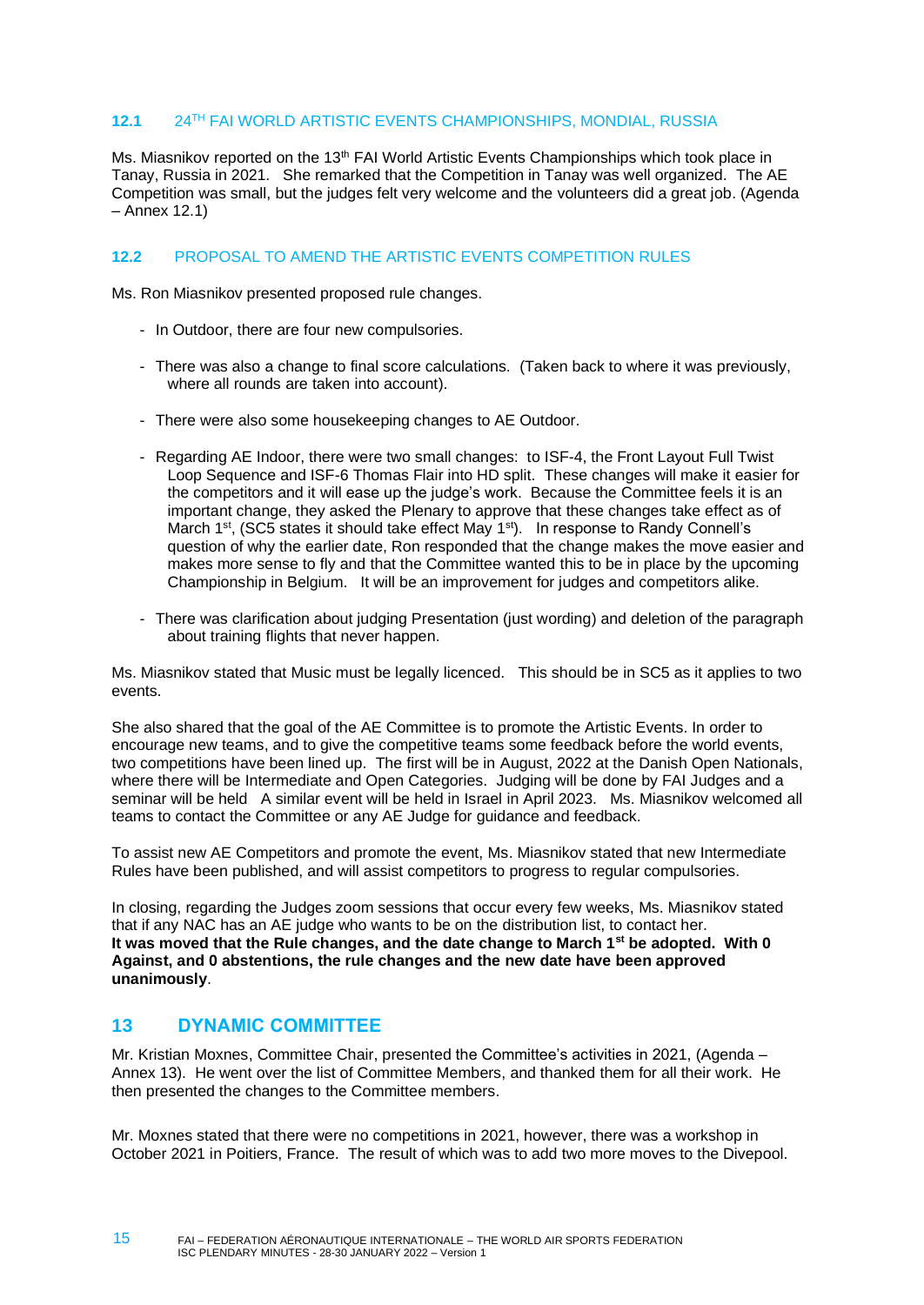Mr. Moxnes stated that Dynamic needs more judges. There are only nine Y1 judges, and there is a course planned for pre-World Cup. Since many DY judges have not had much opportunity to judge, the Committee would like to have an on-line platform to keep Judges current.

### <span id="page-15-0"></span>**13.1** PROPOSALS TO AMEND THE DYNAMIC COMPETITION RULES

Mr. Moxnes went over the Dynamic Rule Changes:

- Annex 13: free round scoring in DY4way for World Cup (to add Free Routines).
- Gender clarification: to be in line with SC5.
- 4.9 new text (clarification).
- Desynchronisation busts (clarification of the rule 6.3.3. to make it easier to understand)
- Interference: 4.8.2 (clarification of the concept).
- Addendum B. Remove the word "Heading", Pirouettes and horizontal axis.
- Flying in the wrong direction : clarification and consistency
- Miscellaneous other minor housekeeping changes (spelling mistakes, parentheses, etc).
- Junior Categories: paragraph changed slightly to provide clarification regarding Junior Competitors.
- Diffusor: (the part of the tunnel above the glass) change to "flight chamber".
- Junior training: Juniors should have priority for training flights. (between 8 and 6 pm local time.)
- Speed settings are to be given in writing to avoid misunderstandings and protests
- The DY Committee would like to introduce having the draw done Electronically
- End of working time for the Free Routine the teams must declare where the routine starts/ ends.
- Review process: because there is live judging, there is the possibility for the EJ to be able to use freeze frame in certain circumstances.
- Infringements applicable to verticals. The Intent is the remove difficulty in judging at the beginning for the vertical.
- For Consistency, article 2.6 was changed.
- Mr. Moxnes described new dive pool elements to be added.

### **It was moved to accept the rule changes as presented. With 0 Against and 0 abstentions the Rule changes were accepted unanimously**.

Mr. Moxnes asked for the 1000€ in 2022 for on-line training.

**After his presentation, later during the Plenary, Mr. Kristian Moxnes had a late addition to the presentation of the Rule Changes. During his initial presentation he forgot to add one small change to the new Dive Pool, which he then presented to the Plenary (Addendum A2). It was moved that this change be accepted. With 0 votes against and 0 abstentions, this change was approved**.

# <span id="page-15-1"></span>**14 INDOOR SKYDIVING**

16

Ms. Sarka Ferrerova, Committee Chair, reported on Indoor Skydiving Committee activities during 2021. (Agenda – Annex 14)

Ms. Ferrerova shared the list of members.

Ms. Ferrerova then referred to the issue of the use of music. The IS Committee is working on trying to solve the problem regarding the music rights for the Indoor Competitions. She indicated that Ms. Ron Miasnikov did a great job in finding a solution and they will work with the company, ClicknClear, who provide licenced music for Performance Sports. Changes are also required in SC5 regarding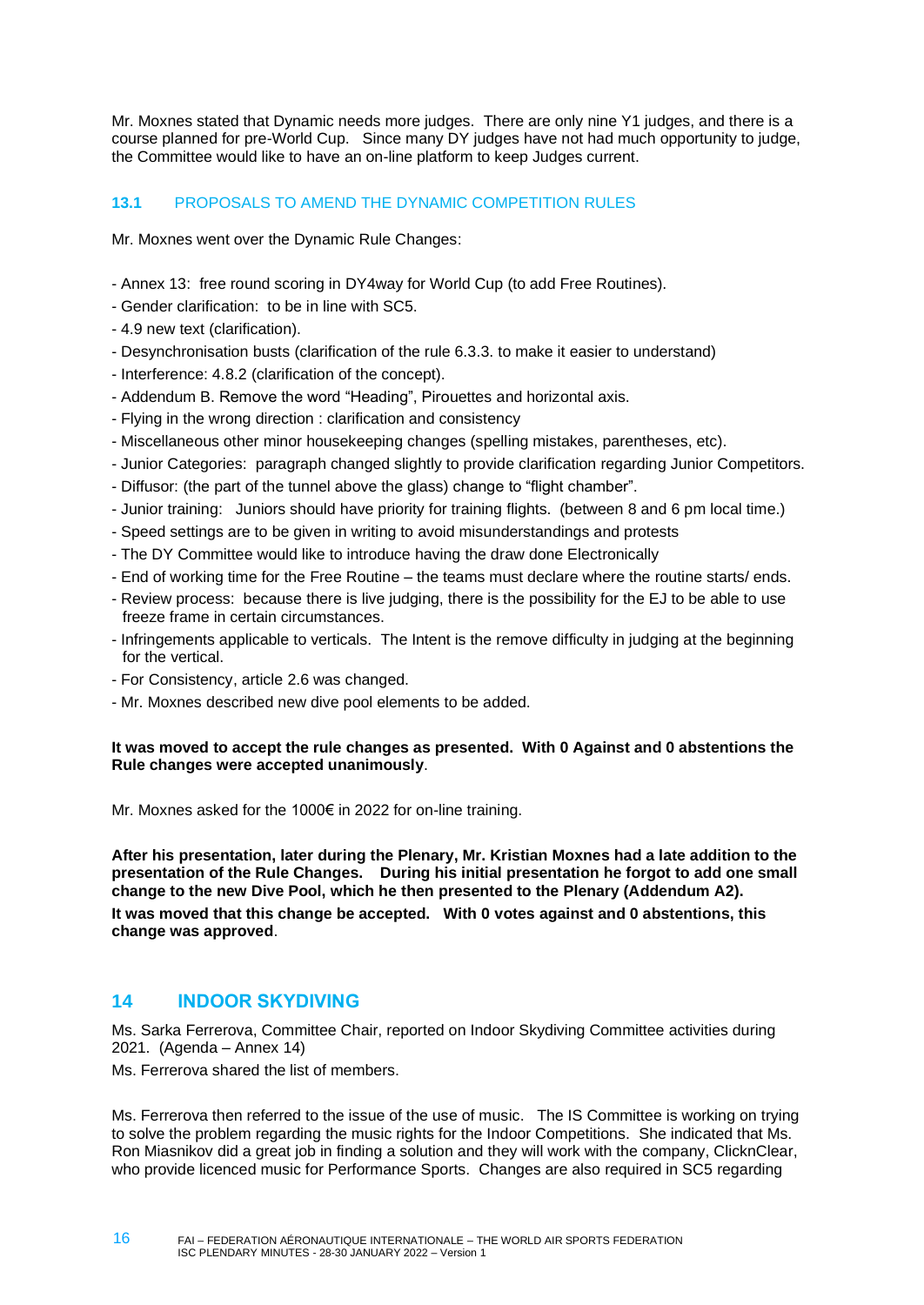Music Rights and Licencing. President Rayner interjected and stated that there is no need to vote on the use of one company over another, just on the principle of the budget. It is up the Committee who they would like to work with

The Committee has asked for a budget of 1000€ per annum to use this music service and asked to have it added as a budget item. Ms. Ferrerova was hopeful that some of this cost will be covered by sponsors this year.

Ms. Ferrerova stated that as there was no activity in Indoor Skydiving during the past year due to covid, and she is looking forward to the Indoor competitions in Belgium and Slovakia.

### <span id="page-16-0"></span>**14.1** FUTURE INDOOR FCES

14.1.1 4th FAI World Cup of Indoor Skydiving & 2nd FAI European Championships, Belgium, 2022

President Rayner spoke about the situation in Belgium. She had recently spoken with Mr. Havard Flaat, the Organizer, and indicated that there is no reason for this event not to be held as most countries are relaxing their rules and over 420 people have preregistered. The deadline for a decision is March 1<sup>st</sup>, which is the deadline for registrations, so if the situation worsens a decision will be made on March.1, before any payments are made. President Rayner went on to question, what happens with this competition is if it is cancelled. It was cancelled twice already, through no fault of the Organizer, as it was a governmental decision. We now have the situation where there are two bids for 2024. Belgium does not want to host a World Championship, only a World Cup. President Rayner suggested that there are two ways to handle this – one is to vote on one of the presented Bids and Belgium would have the opportunity to bid for 2026 and have priority, or the Bids are voted upon and on March 1<sup>st</sup>, it will be clear whether or not the 2022 IS Competition goes ahead and discuss with the bidders how to proceed with the next World Cup. (Agenda – Annex 14.1.1)

Ms. Ferrerova stated that she appreciated that as long as conversation with the Belgian organizer continues, they can make it work out without the Plenary. No motion was put forward to vote on this topic.

#### 14.1.2 The 4th FAI World Indoor Skydiving Championships, Slovakia, 2023

The Slovakian Delegate was not present to give an update to their bid to host the 4th FAI World Indoor Skydiving Championships in Tatraland, Slovakia, 21-23 April 2023. (Agenda – Annex 14.1.2)

#### 14.1.3 Bid to host the 5<sup>th</sup> FAI World Cup of Indoor Skydiving, Cotai, Macau, 2024

Ms. Ferrerova said that the Bid had been presented at the Open Meetings, and an update to the Bid had been made since that time. The updates included clarification as to which NAC is supporting the bid, which is Hong Kong. Also, the Fees had been updated to show that the Sanction Fees are in addition to the Registration fees. (Agenda – Annex 14.1.3)

14.1.4 Bid to host the 5<sup>th</sup> FAI World Cup of Indoor Skydiving and  $3<sup>rd</sup>$  European Indoor Skydiving Championship, Belarus, 2024 (Agenda – Annex 14.1.4)

The Bid was presented at the open meeting.

**The Delegates voted by secret ballot on which of the two bids for the 5th FAI World Cup of Indoor Skydiving (Macau or Belarus) they would like to see host this event. 100% of delegates present voted and the result of the vote was: Belarus 53% and Macau 47%. Congratulations to Belarus, who was the successful bidder and been awarded the 5th World Cup of Indoor Skydiving and 3rd European Indoor Skydiving Championship, 24-29 April 2024**.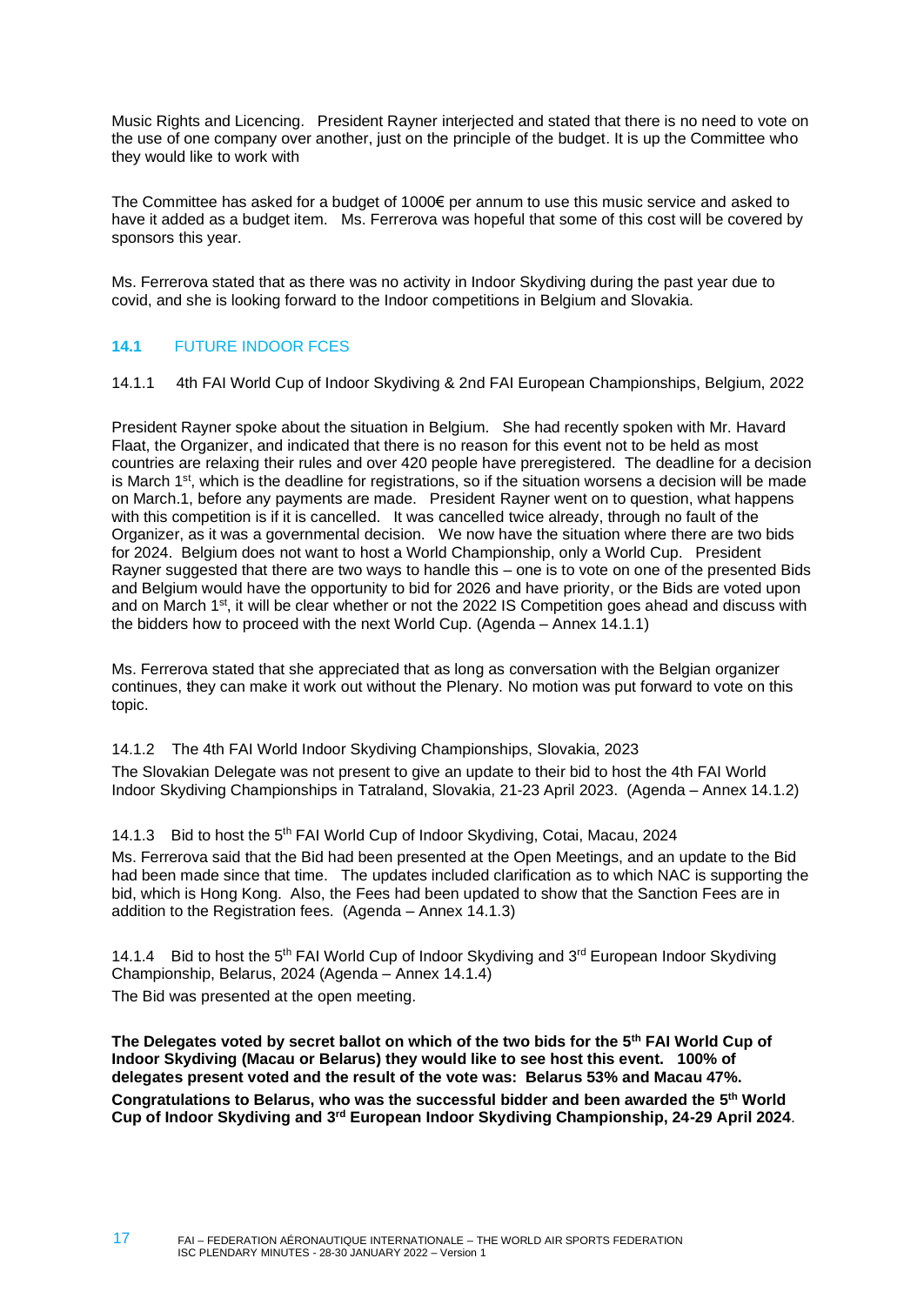# <span id="page-17-0"></span>**15 CANOPY FORMATION**

Ms. Rina Gallo, Chair of the Canopy Formation Competition Committee began by welcoming everyone to the CF portion of the meeting. (Agenda – Annex 15)

### <span id="page-17-1"></span>**15.1** COMPETITION RULE CHANGES

Ms. Gallo presented the proposed Competition Rule Changes for 2022, which included a summary of the following:

- A change to rule 5.3.2 where the word "point" is changed to "formation" and adding the word "then".
- All of the exit altitudes will be raised by 300 m or 1000 ft. for all events (for safety reasons).
- A sentence will be added regarding working time, as in the past there were problems with determining the beginning of working time (such as when the first point breaks it goes off screen). This is the same penalty that is used when there is not an exit time determined.

#### **It was moved that the CF rule Changes be accepted. With 0 Votes Against, and 0 Abstentions, the rule changes were accepted unanimously.**

Ms. Gallo thanked the outgoing members, Mr. Bernard Nicolas and Mr. Henny Wiggers, for the work they have done and wished them well in their future endeavours. Ms. Gallo then went on to Introduce new members.

#### <span id="page-17-2"></span>**15.2** 4-WAY CANOPY FORMATION SEQUENTIAL

Ms. Gallo then brought up the application of SC5 4.10(3) which leads to the cancellation of the 4-way Sequential Event. The CF Committee requested an extended delay in the application of this rule to the end of 2024. A vote of 2/3 majority was required to put this motion on the floor

Ms. Rayner shared some history about this event. In the last 11 years, there have been between two to five teams participating in the CF 4way Sequential Event. In 2017 the event did not take place due to lack of participants, and that was decided in advance so there was no need for IBD. In 2019 an IBD was put forward to cancel the event because less than 4 teams registered, and even though the Bureau was solicited to go back on the IBD, four teams still did not register so the event did not take place. The same thing happened in 2021. So, the conditions for the application for point 4.10.(3) fully applied. There have been 3 consecutive FCE's without the required number of teams and the rules state that the Bureau should review this event and propose to the Plenary to remove it from those events contested in the discipline at an FCE.

Mr. John Smyth (GBR) made a comment that when Rule 4.10.3 was written, the Covid situation was not a consideration. He argued that this is an exceptional situation, and no decision should be based on the last two years. Mr. Jim Rees, (Delegate – USA) supported this argument. Secondly, Mr. Smyth shared that discussion has been on-going around the world regarding 4way Sequential and it is believed that six or seven countries will be sending teams to Eloy. Mr. Smyth believes there is a rebirth of this event. He also pointed out that not having World Cups does a disservice to this event, as less experienced teams do not have an opportunity to participate.

#### **A majority of 2/3 was required to put this proposal on the Agenda. After a vote with 4 against and 1 abstention, and with a 2/3 majority, it was voted that this proposal be voted upon**.

**The motion was put forward that the Plenary waive point 4.10(3) of the Sporting Code Section 5 for the 4-way Sequential Canopy Formation Event for a period of two years, until Dec. 31st, 2024. With 5 votes against and 0 abstentions, the motion was passed and the 4way Sequential event will have a grace period until Dec. 31 2024.**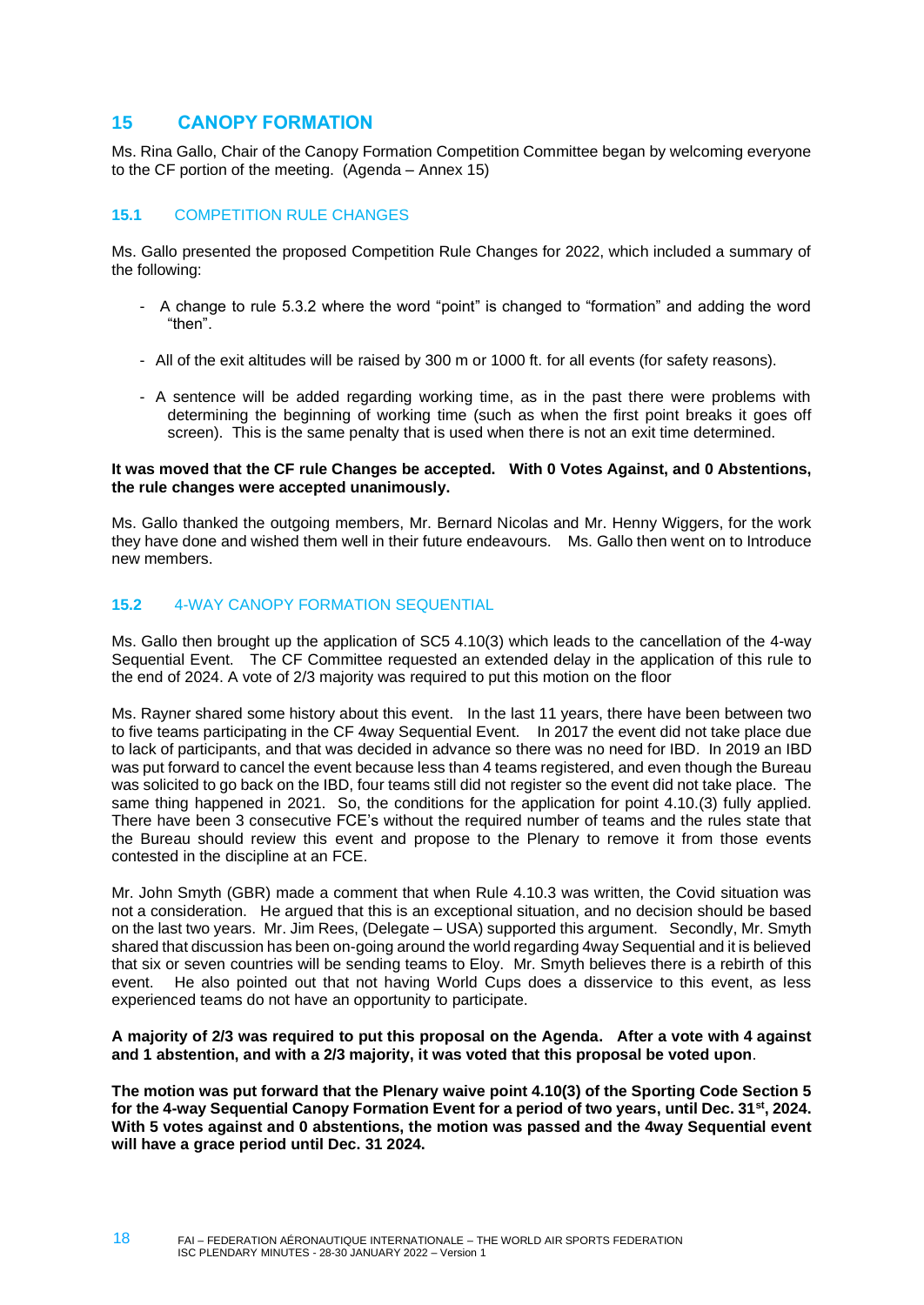# <span id="page-18-0"></span>**16 CANOPY PILOTING**

Mr. Alberto Martin Paracuellos, Committee Chair, presented the Canopy Piloting Committee's activities for 2021. (Annex 16)

Mr. Alberto Martin Paracuellos reported on the 19<sup>th</sup> FAI World Canopy Piloting Championships which took place in Tanay, Russia in 2021. He stated that the Event was well organized and was a good competition but had few competitors (45 competitors from 20 NACs, 5 Teams). One round of Accuracy was not completed and 4 new records were achieved. The CP Freestyle event did not occur due to weather.

Additionally, there were 35 competitors who competed in the 6<sup>th</sup> DIPC in Dubai in Dec. 2021 with 35 competitors 28 in the Freestyle Event. The World Games rules were tested at this event.

### <span id="page-18-1"></span>**16.1 FUTURE FCE'S IN CANOPY PILOTING**

Mr. Martin Paracuellos informed the Plenary of the upcoming CP events in 2022. The World Games will be held in Birmingham, Alabama from the 8-11 July. He thanked Dr. Rainier Hoenle and the Committee members, as well as USPA for their involvement. In addition, the World Canopy Piloting Championships will be held in Eloy Arizona, 09-14 October, 2022.

For 2023, Mr. Martin Paracuellos shared the news that Skydive Arizona had put in a Bid to host the World Cup of CP as well as the European Championships of CP and CP Freestyle. The Committee had recommended some changes to the bid. He indicated that dates may vary by a week or two and that the competition will be held over four days instead of three. This is because the CP and CP Freestyle rules will be merged, so there will be twelve rounds instead of nine. Mr Martin Paracuellos went over entry fees, and advised that there will also be a Judges Training Course.

**It was moved that the Bid from Skydive Arizona to host the 11th FAI World Cup of Canopy Piloting, and the 2nd FAI World Cup of Freestyle Canopy Piloting, as well as the 5th FAI European Championship of Canopy Piloting and the 1st European Championship of Canopy Piloting Freestye be approved. With 0 Against and 0 Abstentions, the Bid has been approved unanimously.** The Bid is appended to these minutes as Addendum E.

President Rayner thanked Skydive Arizona and Larry Hill for being such a generous host and being so helpful in organizing our competitions.

### <span id="page-18-2"></span>**16.2** PROPOSAL TO AMEND THE CANOPY PILOTING COMPETITION RULES

Mr. Martin Paracuellos went over future changes and trends. The CP Committee is continuing to review the Freestyle Championships and rules, including having better definitions of moves and developing judging procedures. In the Speed Event, they will evaluate the Speed Course used in the World Games and DIPC and possibly apply it for future events as well as adding one additional competition day.

Mr. Martin Paracuellos presented the rule changes for the three events in Canopy Piloting which include the Standard CP Rules, the Freestyle Canopy Formation Rules and the World Games Rules.

For the Standard CP Event Rules, the Committee has added an Event Judge Position, as requested by the Judges Committee, added Addendum J (the Challenge Form) and made several housekeeping changes, as follows:

- 4.12 better defines the requirement for Entry Gate G1 (leading edge)
- 5.2.3 increased minimum exit altitude (more realistic)
- 5.3.3, 5.3.6, 5.37 relates to the Chief Judge doing the weighing
- 5.4.2 better wording
- 5.10.1.2 clarification of when a competitor can accept a score in Zone Accuracy and Freestyle
- 8.1.1 Better definitions regarding the Cameras.
- 8.2.1 Adds one judge who is positioned at the camera to verify jumps.
- 8.3.5 Clarifies what happens to the Challenge Fees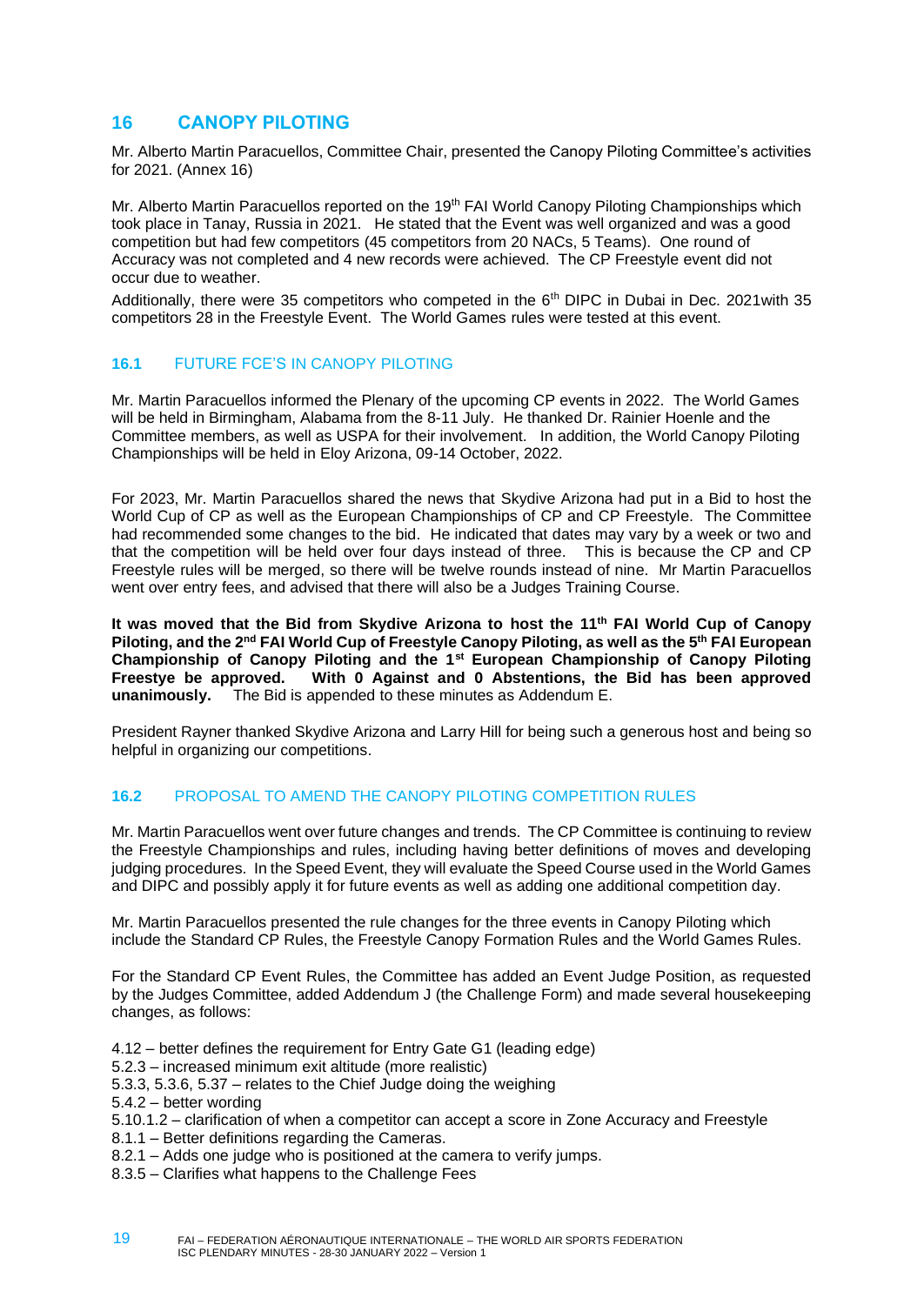8.3.6 – Relates to the new Challenge form 8.3.7.3 – Fees are treated as protest fees B.1.2 - Better definition of the course.

For the Freestyle Competition Rules, the Competition Committee has completely overhauled the rules so it is now a stand-alone document without having any references to the Standard Events. The competition will consist of three rounds if run in conjunction with Standard CP, and six rounds if run on its own. A modification was made to paragraph 7.2 (Judging Guidelines), and the degree of difficulty of the moves was updated.

7.2 - There has been an update to how the Presentation is judged

7.4 – Technical Score - A better definition of how a combination of moves is judged.

The Degree of Difficulty points for moves have been modified, there are also new moves, which are a combinations of moves) have been introduced – Blindboom, Lazyghost and Switchcow.

For the World Games Rules, there is a new Drag Zone Distance course, a Modified Drag Speed Course and a modified Freestyle Event and new rules have been written (6.4) for the Drag Zone Distance Course)

In Drag Carved Speed, the competitors are to drag water, the entry gate is narrow and G2 and G4 have been eliminated. This will be evaluated at the World Games Event and may be used in the future.

In Drag Zone distance the competitors must touch water in the zones and these points are added to the distance flown. Also, the competitor must make the 1.5 m. G7 gate which is placed 50m past the water

The World Games Freestyle rules were also presented, which included the program (3 rounds), the evaluation process of the moves, judging, and the more limited pool of moves. Mr. Martin-Paracuellos indicated that having less moves makes it easier for spectators to view and easier for the judges to evaluate).

#### **It was moved by Alberto Martin Paracuellos that the Plenary approve the package of Rule Changes for Canopy Piloting as a Block Vote. With 0 votes against, and 0 abstentions, the Canopy Piloting Rules have been adopted unanimously.**

Mr. Martin Paracuellos described the work of the Canopy Piloting Committee. The Committee held numerous zoom meetings during the year and consulted with many competitors. He acknowledged that Andrew du Toit (RSA) has continued to work on developing the Video Camera System and requires funding to continue the work. In addition, Mr. Martin Paracuellos encouraged the delegates to consult with their competitors and encourage them to give feedback to the Committee. Their email address is: [isc-cp@fai.org](mailto:isc-cp@fai.org) . Lastly, the Committee requests up to 1000 Euros to format the course drawings for the World Games as well as the new Freestyle Moves.

The Committee Members were introduced, and Mr. Martin Paracuellos thanked them and the Committee's Advisors for all the hard work they have done this year.

To conclude the presentation, Mr. Martin Paracuellos announced that a letter of intent was received from Skydive Pretoria in South Africa to host the Canopy Piloting World Championships in 2024. They hosted the 2019 World Championships and did an outstanding job. The Bid will be introduced at the next Plenary.

# <span id="page-19-0"></span>**17 SPEED SKYDIVING**

20

Ms. Aliya Ananina, Committee Chair, reported on the Speed Skydiving Committee's activities for 2021, (Agenda – Annex 17)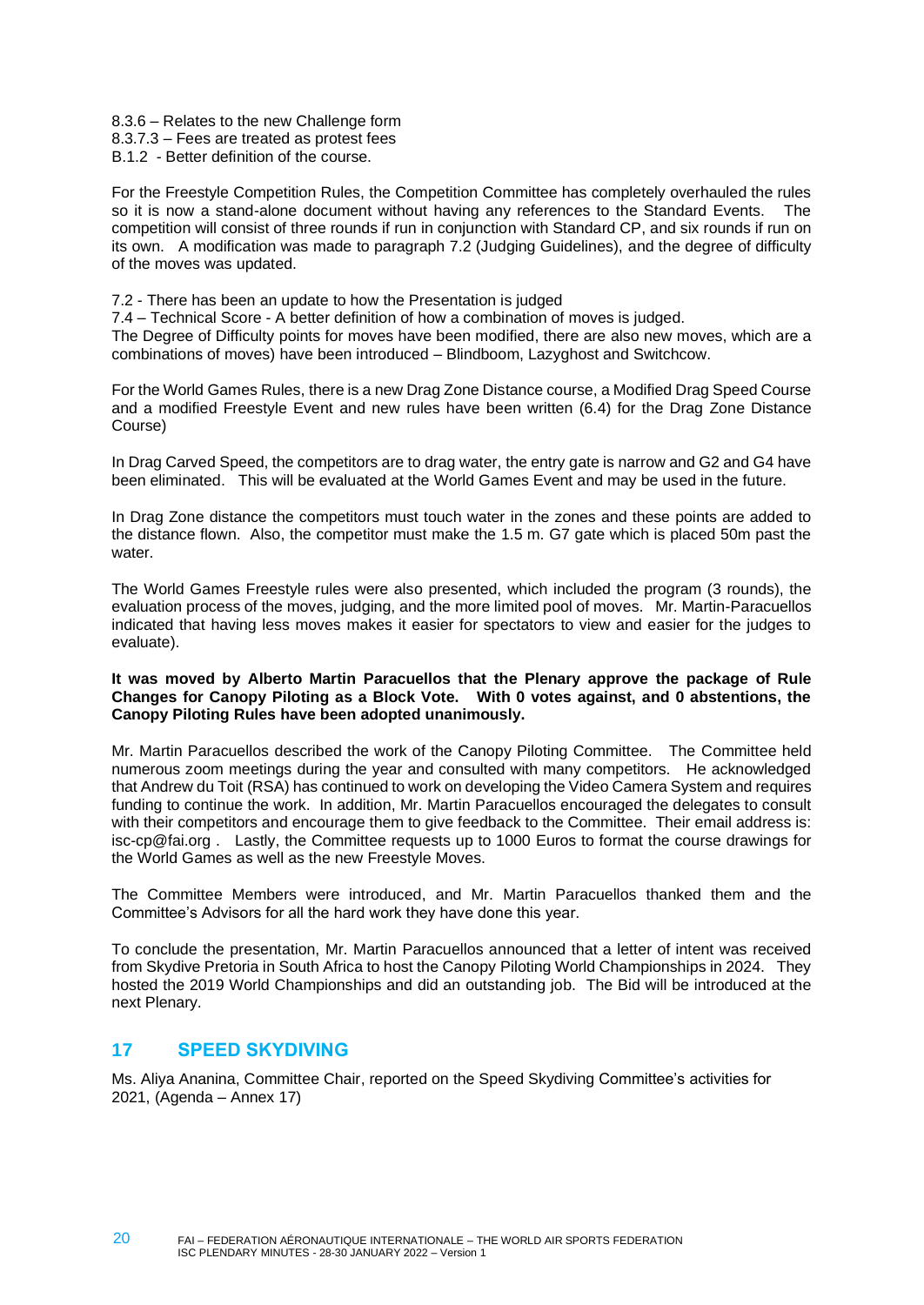### <span id="page-20-0"></span>**17.1** FAI WORLD SPEED SKYDIVING CHAMPIONSHIPS, MONDIAL, RUSSIA

Ms. Ananina reported on the 3<sup>rd</sup> FAI World Speed Skydiving Championships which took place in Tanay, Russia. Attendance was good with 27 competitors (20 male and 7 female) participating from 8 NACs. Ms. Ananina indicated that multiple records were set and all records were ratified. There were no Judging Courses held in 2021. (Agenda – Annex 17.1)

### <span id="page-20-1"></span>**17.2** FUTURE FCE'S IN SPEED SKYDIVING

Ms. Aliya Ananina, advised us of upcoming Competitions. These include: In 2022, the 4<sup>th</sup> FAI World Championships of Speed Skydiving in Eloy Arizona, 20-26 October, 2022. In 2023, the 5<sup>th</sup> FAI World Cup of Speed Skydiving in Prostejov, Czech Republic In 2024, the 5<sup>th</sup> World Championships of Speed Skydiving at the Dead Sea Israel

### <span id="page-20-2"></span>**17.3** PROPOSAL TO AMEND THE SPEED SKYDIVING COMPETITION RULES

Ms. Ananina stated that there were no proposed rule changes, however there was a proposal to add a new record category: Individual Highest Average over a Completed Program. Ms. Ananina presented the members of the Speed Committee. The Committee welcomes one new member, Mr. Michael Cooper from Canada. Ms. Ananina thanks the committee members for their

# **18 WINGSUIT FLYING**

<span id="page-20-3"></span>hard work throughout the year.

Mr. Steve Hubbard, Wingsuit Flying Committee Chair, reported on the Wingsuit Flying Committee's activities for 2021, (Agenda – Annex 18)

### <span id="page-20-4"></span>**18.1** PROPOSAL TO AMEND THE WINGSUIT FLYING COMPETITION RULES

Mr. Hubbard presented changes to the Competition Rules for 2022.

Rule 4.2 deals with Time between Events. It was proposed that the Schedule of Events be organized so that WS Performance and WS Acrobatic events not run concurrently. Running events at the same time has posed several difficulties, including loss of manpower in the Performance Event while judges are judging Acro, delay in getting Acro scores out, etc.

7.4.1 requires an organiser to provide one or more assistants at the request of the Chief Judge.

2.1 has a clarification of the role of the Technical Scoring Director

4.1.1 allows the Meet Director to delegate some of his duties to another person.

6.3.1 specifies that working time is in "Geometric Altitude" rather than "AGL" (Proposal from France)

6.3.1.1 to 6.3.1.3 deals with the procedure to be followed if a team exits below the minimum or above the maximum exit altitudes.

Addendum A – Remove Sequence E – Fruity Loops (this has been requested by competitors for several years).

8.5.1 – Add the requirement to add task specific medals for the winners of individual tasks:

8.4.3 and 8.4.4 – Allows for the inclusion of an alternate for the Combined National Team. Mr. Zeljko Tanaskovic (Judges Committee Chair) requested clarification about the alternate, and would he/she be from the same NAC. Mr. Hubbard responded that yes, the alternate is part of the same delegation.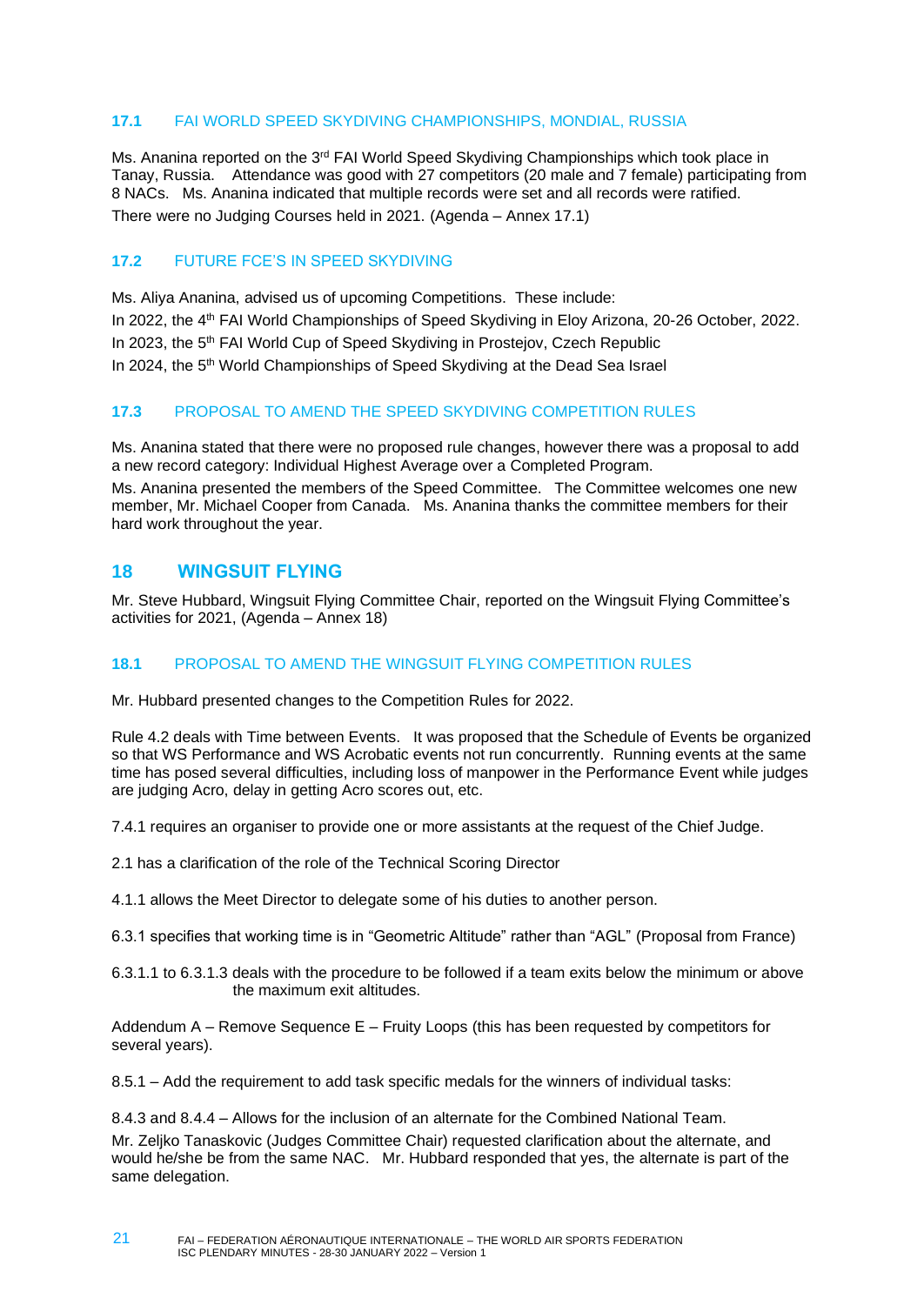Ms. Ron Miasnikov questioned why there are now so many medals, and commented that it is becoming very expensive for organizers. She also remarked that there are too many "Assistants" being requested. She believes it is becoming too much for the organizer, and asks the Committees to keep this in mind.

**It was moved that the Wingsuit Flying Rule Changes be adopted. With 0 votes against, and 0 abstentions, the 2022 Wingsuit Flying Rule Changes are approved**.

### <span id="page-21-0"></span>**18.2** FUTURE FCES IN WINGSUIT FLYING

2022 - The 4th FAI World Wingsuit Flying Championships, Eloy Arizona, 20-26 October, 2023 – A Bid was received from Prostejov, Czech Republic to host the 4th FAI World Cup of Wingsuit Flying and the  $2^{nd}$  FAI European Wingsuit Flying Championships on 19-26 August.  $2024$  – The 5<sup>th</sup> FAI World Wingsuit Flying Championships, to be held in Israel.

**It was moved that the Bid from Prostejov, Czech Republic to host the 4th FAI World Cup of Wingsuit Flying and the 2nd FAI European Wingsuit Flying Championships for 2023 be approved. With 0 votes against, and 0 abstentions, the Bid was approved**.

President Rayner thanked Mr. Martin Dlouhy and Prostejov for hosting yet another one of our competitions.

#### <span id="page-21-1"></span>**18.3** PROPOSED WINGSUIT FLYING COMMITTEE MEMBERS

Mr. Hubbard presented the list of Proposed Committee Members. This year there is one change. Mr. Marco Pistolesi (Italy) is no longer on the Committee and has been replaced by Mr. Arvid Endler (Germany). Mr. Hubbard thanks all of the Committee Members for their work during the past year.

# <span id="page-21-2"></span>**19 JUDGES COMMITTEE**

### <span id="page-21-3"></span>**19.1** COMMITTEE ACTIVITIES IN 2021

Mr. Zeljko Tanaskovic, Judges Committee Chair, reported on the activities of the Judges Committee this past year, (Agenda – Annex 19). The Committee has had twelve working meetings during the year, where they dealt with a variety of Judging issues. Many hours were spent creating documents relating to the Approval of Scoring and Judging Systems.

It was recognized by the Judges Committee that, as a result of the pandemic, many judges would lose their ratings, so a survey was sent out to judges and re-evaluations were planned. The Committee will be looking into developing an on-line revaluation system. Mr. Tanaskovic presented the list of Committee Members for 2022.

#### <span id="page-21-4"></span>**19.2** COORDINATOR OF JUDGE TRAINING REPORT

Mr. Tanaskovic presented the Judge Training Report, (Agenda – Annex 19a). 51 judges took advantage of the opportunity to do a re-evaluation. He recognized the great effort put forth by many CJT's from all over the world, and most judges were able to keep their ratings. However, some disciplines require presence at a competition for re-evaluation so some judges were not requalified. The Delegates were asked to consult with their judges and encourage anyone who requires a reevaluation to contact the Judges Committee. He thanked Karla Cole, who has stepped down as the Coordinator of the Judge Training Program. She was in this position for many years and will be missed.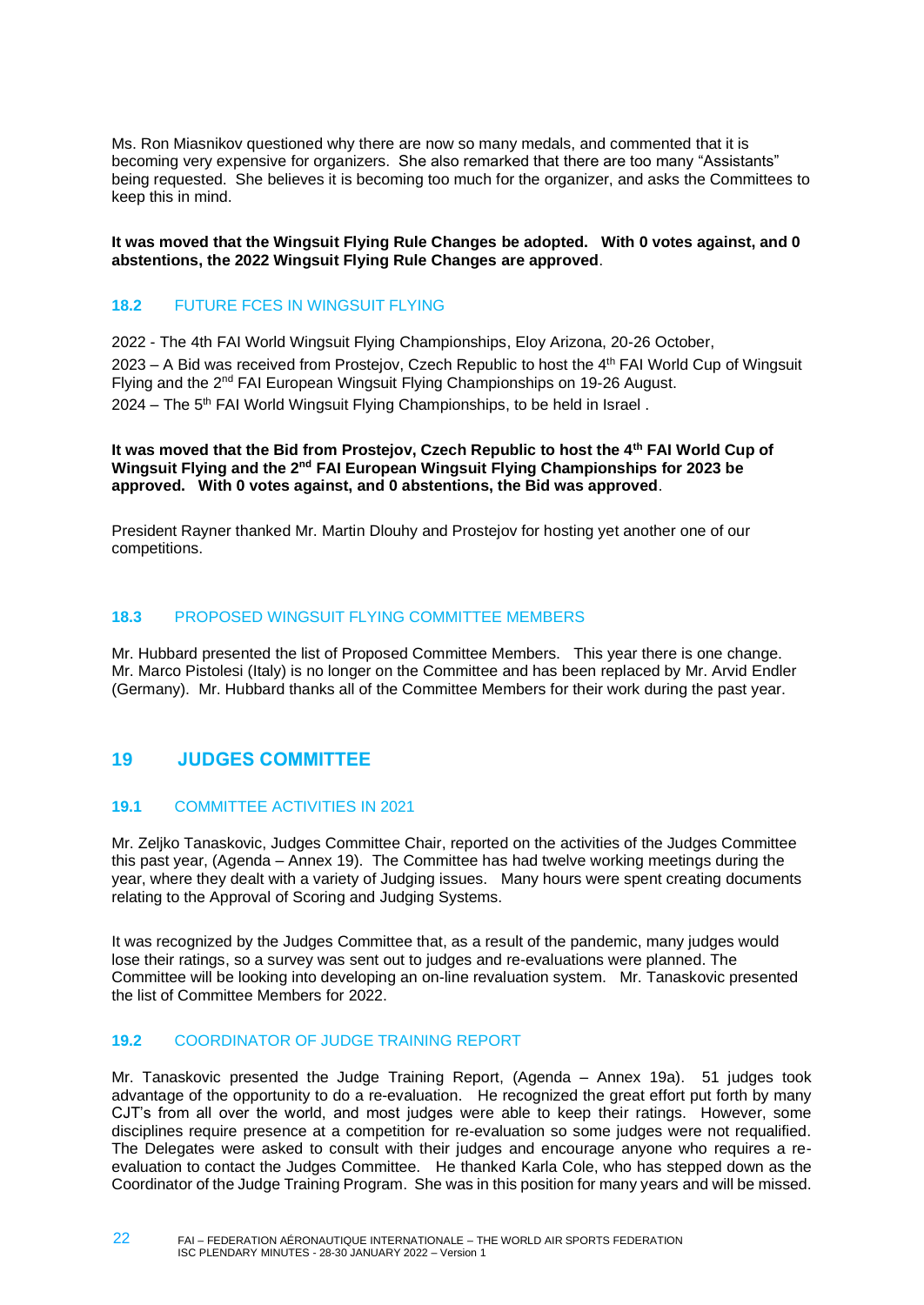Ms. Ron Miasnikov raised the question as to who would replace Karla, and was asked to consult the Committee List.

### <span id="page-22-0"></span>**19.3** FAI SKYDIVING JUDGE LIST

Mr. Tanaskovic asks that all NACs and Judges please look over the Judge Nomination list, and to contact the Committee or Ms. Rina Gallo if there is an error. The Judge Nomination list is appended to these minutes, as Addendum F.

### <span id="page-22-1"></span>**19.4** SCORING SYSTEMS

Mr. Tanaskovic indicated that the list of FAI approved scoring systems and documents regarding approval process for scoring systems are now on the website.

### <span id="page-22-2"></span>**19.5** NOMINATED CHIEF JUDGES FOR FCES

Mr. Tanaskovic presented the list of Nominated Chief Judges for FCE's to be held in 2022, and asked the Plenary to consider it for approval

| <b>DISCIPLINE</b> | <b>LOCATION</b> | <b>PROPOSED CJ</b>               |  |
|-------------------|-----------------|----------------------------------|--|
| IFS/VFS           | Belgium         | Wolfgang Duller - Austria        |  |
| ISF / DY          | Belgium         | David Petracco - Frane           |  |
| S&A               | Slovakia        | Darko Svetina - Slovania         |  |
| СP                | Eloy            | Zeljko Tanskovic - Sweden        |  |
| FS.               | Eloy            | Jurate Janusauskiene - Lithuania |  |
| CF.               | Eloy            | Natasha Higman - United Kingdom  |  |
| AE                | Eloy            | Ron Miasnikov - Israel           |  |
| <b>WS</b>         | Eloy            | Vera Asquith - Canada            |  |
| SP                | Elov            | Arnold Hohenegger - Austria      |  |

#### **A motion was put forward to Approve the Chief Judges for the 2022 Competition year. With 0 votes against and 0 abstentions, the List is approved unanimously**.

Mr. Tanaskovic invited anyone who requires additional information to contact: [isc-judges@fai.org](mailto:isc-judges@fai.org) 

# <span id="page-22-3"></span>**20 TECHNICAL AND SAFETY COMMITTEE**

23

Mr. Gustavo Eduardo Reyes, Committee Chair, commented on the Committee's activities in 2021 and introduced the Committee Members and thanked them for their hard work. There are no changes to the composition of the Committee for 2022. (Agenda – Annex 20)

### <span id="page-22-4"></span>**20.1** SAFETY SURVEY AND PARACHUTE AIRCRAFT INCIDENT REPORT

Mr. Reyes gave special recognition to Mr. Liam McNaulty, who prepared the safety survey report for 2020, (Agenda – Annex 20d). The 2021 Safety Survey Form and related notes are available for download from the ISC Website (Agenda – Annex 20a&b). The Parachuting Aircraft Incident Report 2021 provides information about incidents in 2021. (Agenda – Annex 20c). Regarding parachuting aircraft incidents, the most common causes were no seat belts, operating the aircraft over max. weight allowed by the manufacturer, and pilots failing to follow indicated emergency procedures

Mr. Reyes went over the aims of the safety survey, which included collecting information about fatalities, providing reliable statistics, and risk numbers based on these statistics. 2020 was the  $34<sup>th</sup>$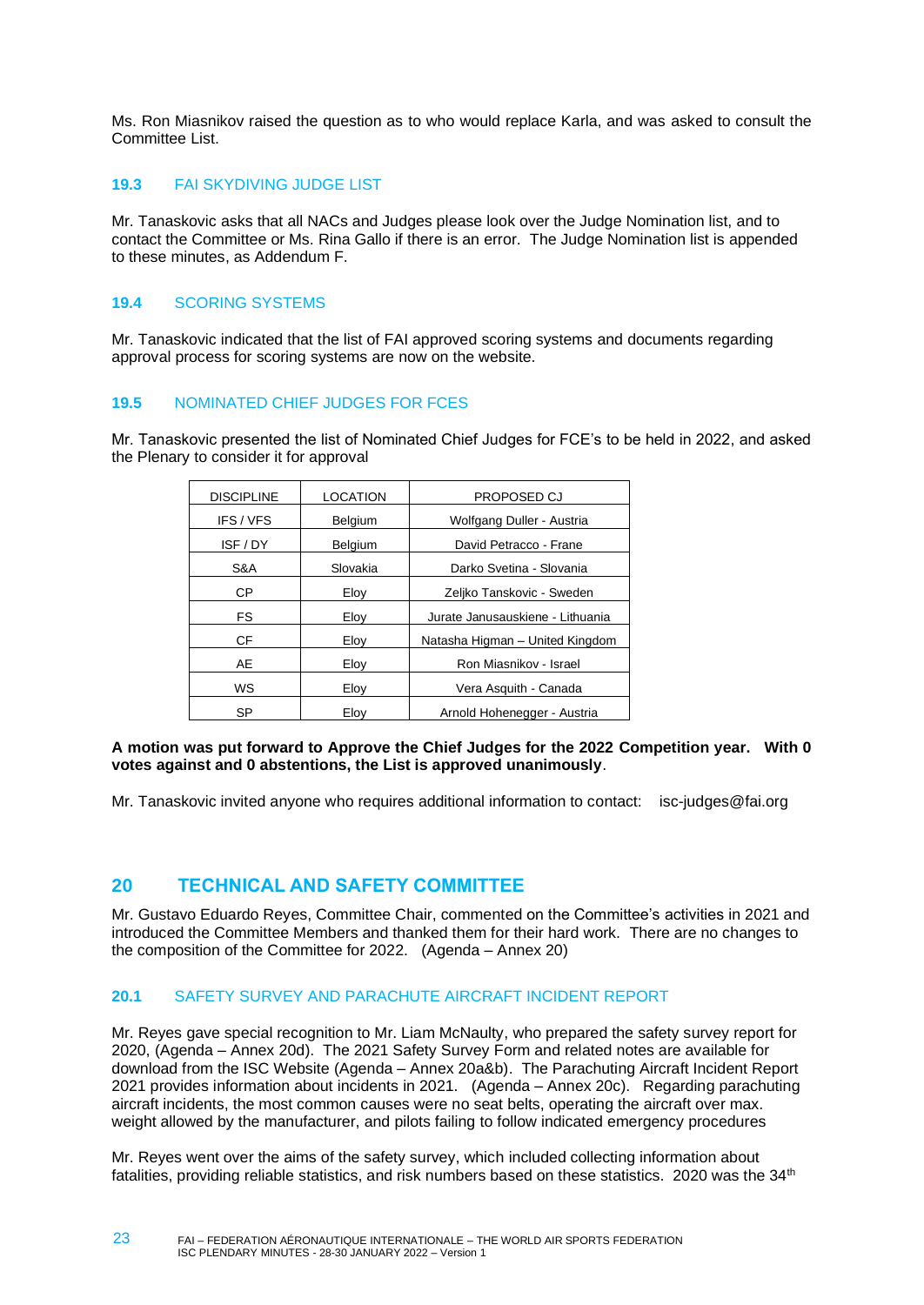year that the report had been published with a 53% response rate (45 out of 85 countries). Mr. Reyes encouraged NACs to submit reports.

Mr. Reyes shared risk factors: One fatality per 171,455 jumps and one fatality per 32,870 jumpers. Most fatalities were as a result of landing errors (55%). In addition, the Committee agreed that the use of Seatbelts/restraints be mentioned in the FCEAD.

Mr. Reyes introduced the Digital Certificate of Proficiency, (still in a state of development) which includes a QR code as well all the information relating to the Certificate holder. The Committee is working with a company (Merit) to develop it. A question was raised about the data base, and Mr. Reyes replied that each NAC would have their own database and an administrator to keep it updated. Also, the question was raised about expiry dates which resulted in discussion which included validity dates, currency requirements, digital vs. paper versions of the certificate, licences, who updates the card, how the QR code works, costs, etc. Mr. Martin Paracuellos (Delegate – Spain) helped to give clarification.

Mark Blockhuys (Alternate Delegate – Belgium) asked who pays for the digital version and was told that the digital card is free for FAI, but each NAC would be able to set their own administration fee. FAI Secretary General, Mr. Markus Haggeney commented that we shouldn't be too generous regarding costs, as nothing is free. President Rayner reminded the delegates that the FAI Sporting Licence is issued by the NAC's and they charge for it too.

The T&S will take all of these comments and continue to develop and test the Digital COP. President Rayner thanked the Committee for all of the work they have done in developing this system.

# <span id="page-23-0"></span>**21 RULES AND REGULATIONS**

# <span id="page-23-1"></span>**21.1** SPORTING CODE SECTION FIVE

Mr. Ronald Overdijk presented the proposed changes to Sporting Code Section 5.

3.1.2 regarding the use of Judging and Scoring equipment. It will specify what equipment must be used, including the hardware, software, measuring systems, scoring systems, etc. and this equipment must be on the approved list of equipment published by the Judges committee.

Speed skydiving will have a new record category which will be the average speed of a completed competition.

3.3.3.2 - In Formation Skydiving, the large formation sequential record will be discontinued.

- 4.3.1 Improvement of the wording of the regarding the scoring equipment.
- 4.1.2 The regular Update of the schedule of organization to the year 2025.
- 4.6.1(2) There was only one change to the number of judges, to increase the number of CP Freestyle from 7 to 8. (Note: these can the same judges who are working in CP).
- 4.7.2 This new rule relates to the process on how challenge fees are handled.
- 5.1.1 Relates to the rewriting of the equipment policy, to simplify the wording and make it more clear to the reader. It also refers to equipment problems prior to the competitor making the jump.

# <span id="page-23-2"></span>**21.2** FCEAD (THE APPLICATION DOCUMENT)

2.2.1 There is a Realignment with the Application Schedule and the updated FAI Bank Details will be inferred.

Annex 2, (2.14), From recommendations by the Technical and Safety Committee, a bidder must provide information regarding seatbelts and restraints inside the aircraft, weight and balance of the plane, pilot currencies and safety procedures (as per the local CAA). It was noted that this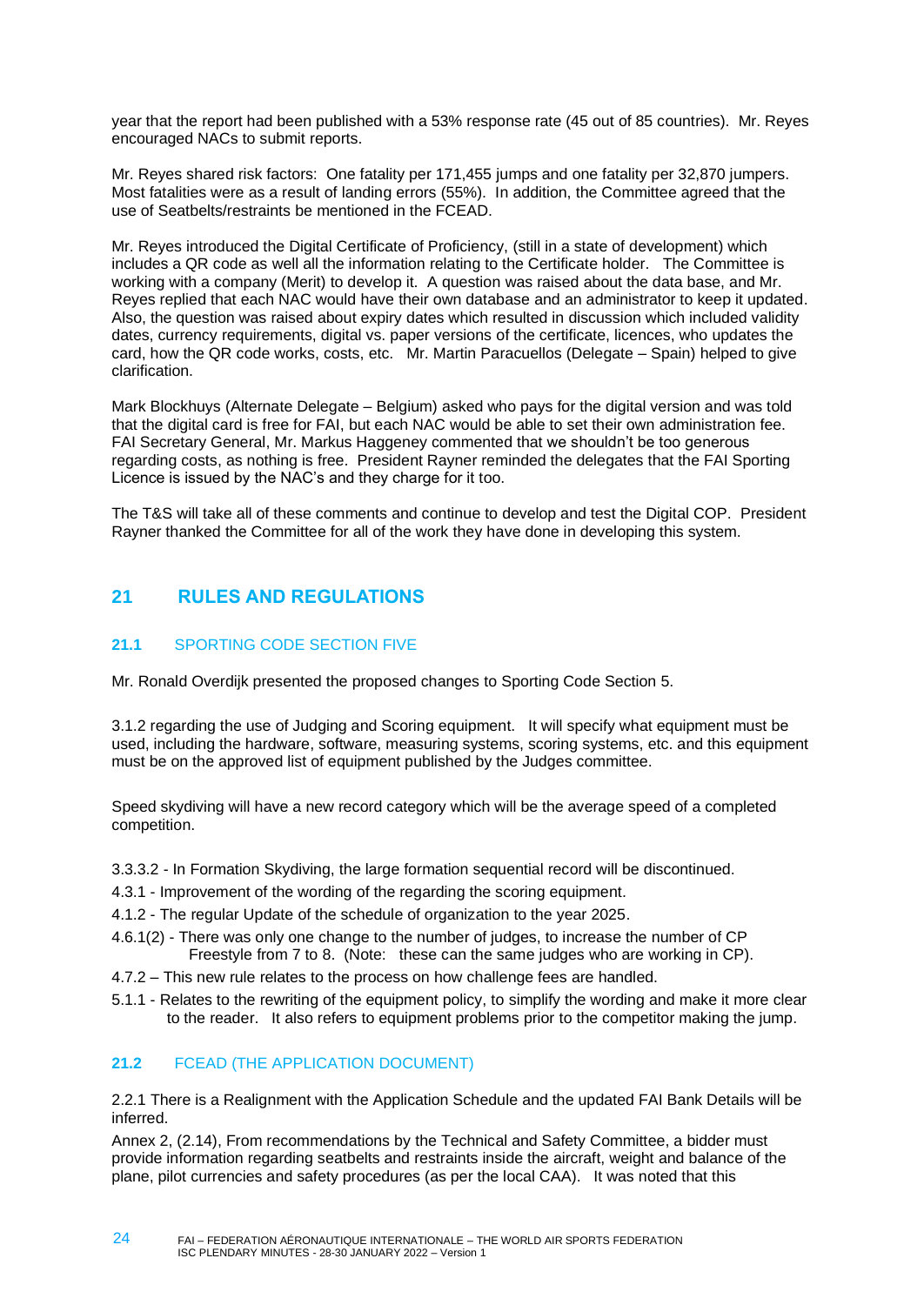information will not be contained in the Sporting Code as ISC has the have authority or qualifications to verify this.

### <span id="page-24-0"></span>**21.3** FAI CONTROLLER AND JURY HANDBOOK

FAI Bank Details will be updated. Any other updates from SC5 which will be accepted later in the meeting based on input from competition committees will be included in the Handbooks.

### <span id="page-24-1"></span>**21.4** INTERNAL REGULATIONS.

No changes at this time.

**A motion was put forward to accept the rule changes to these documents as presented. With 0 votes against, and 0 abstentions, these rule changes have been adopted unanimously**.

<span id="page-24-2"></span>Mr. Overdijk thanks his Committee Members for the work they have done throughout the year.

#### **21.5** RECORDS

Mr. Overdijk then went on to cover the proposals put forward by the Temporary Records Working Group (TRWG) regarding recommendations regarding records. The TRWG has the following members: Gill Rayner (Chair), Ronald Overdijk, Istvan Sipos, David Grauwels, Steve Hubbard, Gail Bradley, Mark Szulmayer, and Christine Rousson from the FAI Office. Gail Bradley and Mark Szulmayer were cordially invited to attend as there were overlapping subjects.

Proposed Rule Changes:

3.1.2.3(a) – is a clarification that along with the Panel of Judges, the Chief Judge must evaluate and certify a record.

3.1.2 3(b) – wording added to make sure that the Style Performance Record at a competition can be verified. for Style only (this is to maintain the Style historical records). This wording was added to make this possible. President Rayner added that it makes it possible to manage it on site, so we would handle performance records that are carried out in competition in the same way that we handle competition records, so the Jury President would manage it.

Then, in the same paragraph, it was proposed to change the wording "Competition" to "World" record performance, and include "whether it be a competition Record or a Performance Record"

Also recommended was a change in wording of the process of how to handle a Continental record. ISC cannot afford to pay for continental records, so based on advice from the Finance Secretary and the Working Group, it was proposed to not pay for these records any longer. However, there must then be a system in place to ensure that the applicant who wants to pay for a Record will be informed, they need to confirm that they pay for it, provide their invoice details to get an invoice from the FAI, and that they or the NAC pays.

3.1.2.2.8 - Adding the wording "Performance Records set in Competition", for style only (one of our oldest events) and deleting a reference about National Championships which is already covered in the General Section.

3.1.3 - Discontinue records set at  $2^{nd}$  category events, due to possible lack of quality control. At the open meeting, it was decided that records could not be claimed unless all applicable record requirements are met, the judging and scoring equipment meets the criteria as defined for an FCE and all judges are Y1 rated. This ensures the same level of quality as at an FCE.

Discussion regarding this change ensued, including the following comments and questions: Mr. Jim Rees (Delegate - USA) shared the USA's history of having world records achieved at US Nationals. His concern was that it is usually possible to have a panel of FAI Rated Judges, but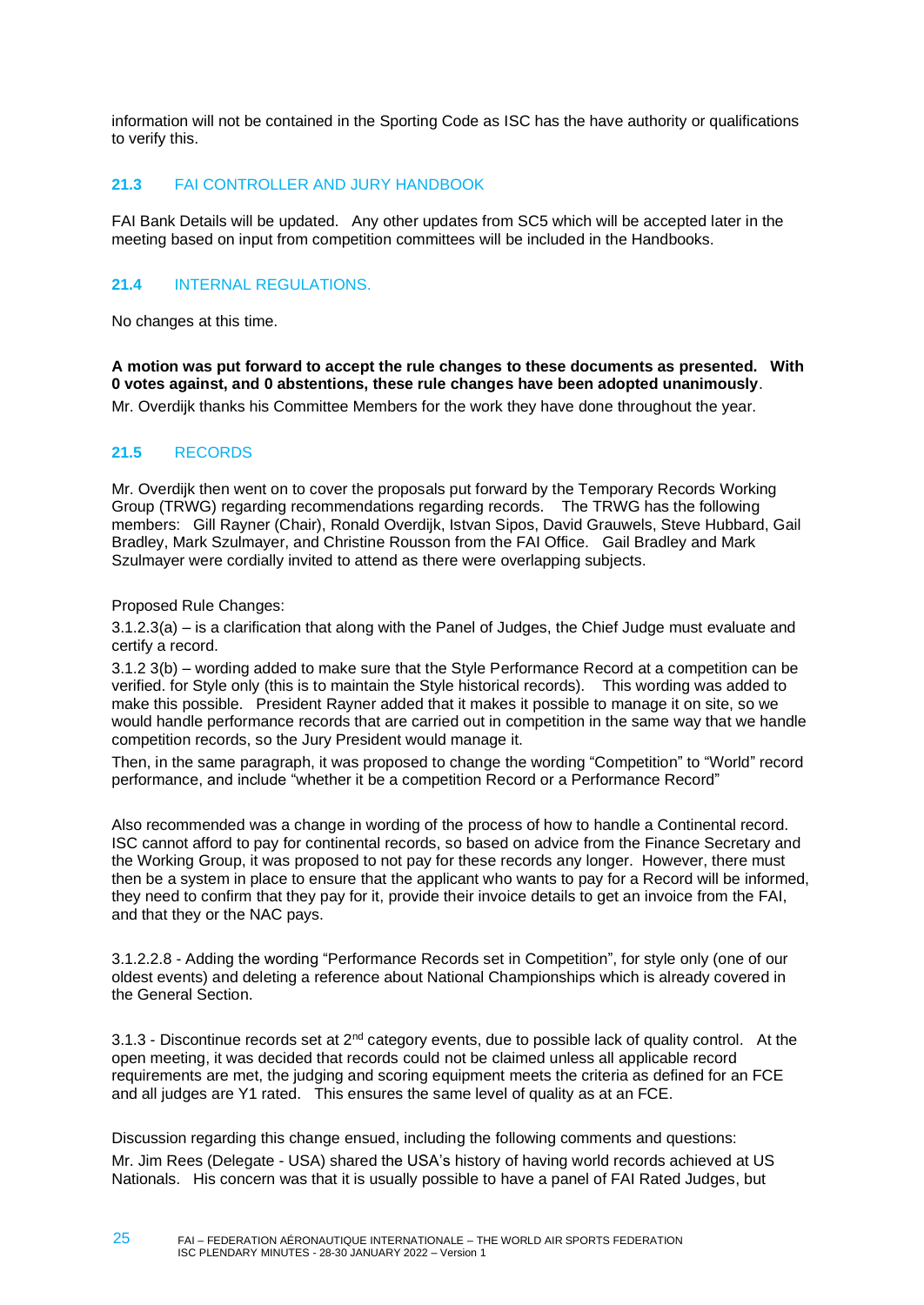questions whether it is necessary to have the CJ or EJ be an FAI judge as well. His/her involvement does not affect the integrity of the result of the Panel Judge's score. The USA is not in favour of this. (Mrs. Rina Gallo delegate from Canada, agreed with this comment).

Mr. Randy Connell (Official Observer - USA), representing USA Indoor Skydiving, had a concern that Y1 rated judges are difficult to come by and they would have to bring in international judges to judge their National Championships. It makes it almost impossible to set a world record at their National Championships.

President Rayner clarified that the objective of the Working Group was to provide integrity across the board. Competition Records need to be judged in the same way whether they are First Category Events or any other event. They should all meet the same requirements and standards.

Mr. Gernot Rittenschober (Delegate – Austria) questioned why do we have Y2 rated judges if only y1 rated judges can do this job.

Ms. Ron Miasnikov (Delegate – Israel) questioned the wording about Nationals, and whether or not they are open to other countries. She suggested the wording be changed to "Nationals/Category 2 Events".

Ms. Barb Davies (Alternate Delegate – Canada) suggested that Y2 judges should be able to judge world records. President Rayner clarified that only Y1 Rated Judges could judge at First Category Events and resulting World Records. Also, the aim of the working group was to get world records set under the same conditions (agreed to by Mr. Zeljko Tanaskovic from the Judges Committee).

Mr. Overdijk stated that there are two options – to discontinue discussion about this completely or we just delete the part about the judges.

President Rayner suggested the portion about the judges be voted upon separately. Mr. Overdijk suggested that the requirements of the judges be taken out, and the vote would only be on the requirements of the equipment. This was agreed to by President Rayner.

3.1.3 International Records. This part was deleted because it has never been implemented.

Mr. Overdijk then went on to cover Competition records:

3.2.9 For the Style Event the Committee has proposed that the Criteria for managing competition records be modified to include Performance Records set during a competition. (3.2.9.1.)

Also proposed is an update for Style. In 2022 will be the fastest time for a single jump will be performance record and the fastest total time in a competition will be a Competition Record. Some records will be retired.

3.2.11 Categories of competition records.

A Proposal from the TRWG was that female records can only be set if there is a female category/ranking (with the exception of Style and CP)

They proposed having competition records for "Male" in AL ST, PS and SP, and the same for "Female". There would no longer be "General" Records. For those four events, it would only be possible for a male to apply for a male record and a female to file a female record.

Considerable discussion regarding 3.2.11 ensued, including a question from Ms. Aliya Ananina (Speed Committee Chair), that if at a competition, the female event doesn't happen, and a female sets a record, will the record be considered?

Mr. Overdijk explained that if there is a female category, but there is no female event, a female competitor can still claim the record.

Doris Merz-Hunziker (Delegate – Switzerland) commented that if there is not a female category it cannot be a competition record. The wording has to change to: a record made during a competition.

President Rayner explained that what the Records Working Group wanted to do was align the record Categories with the Competition Categories, and went on to say that the ISC are one of the only Commissions that has Competition Records and Performance records.

Mr. Overdijk again stated that if there is a female category, then the record can be claimed.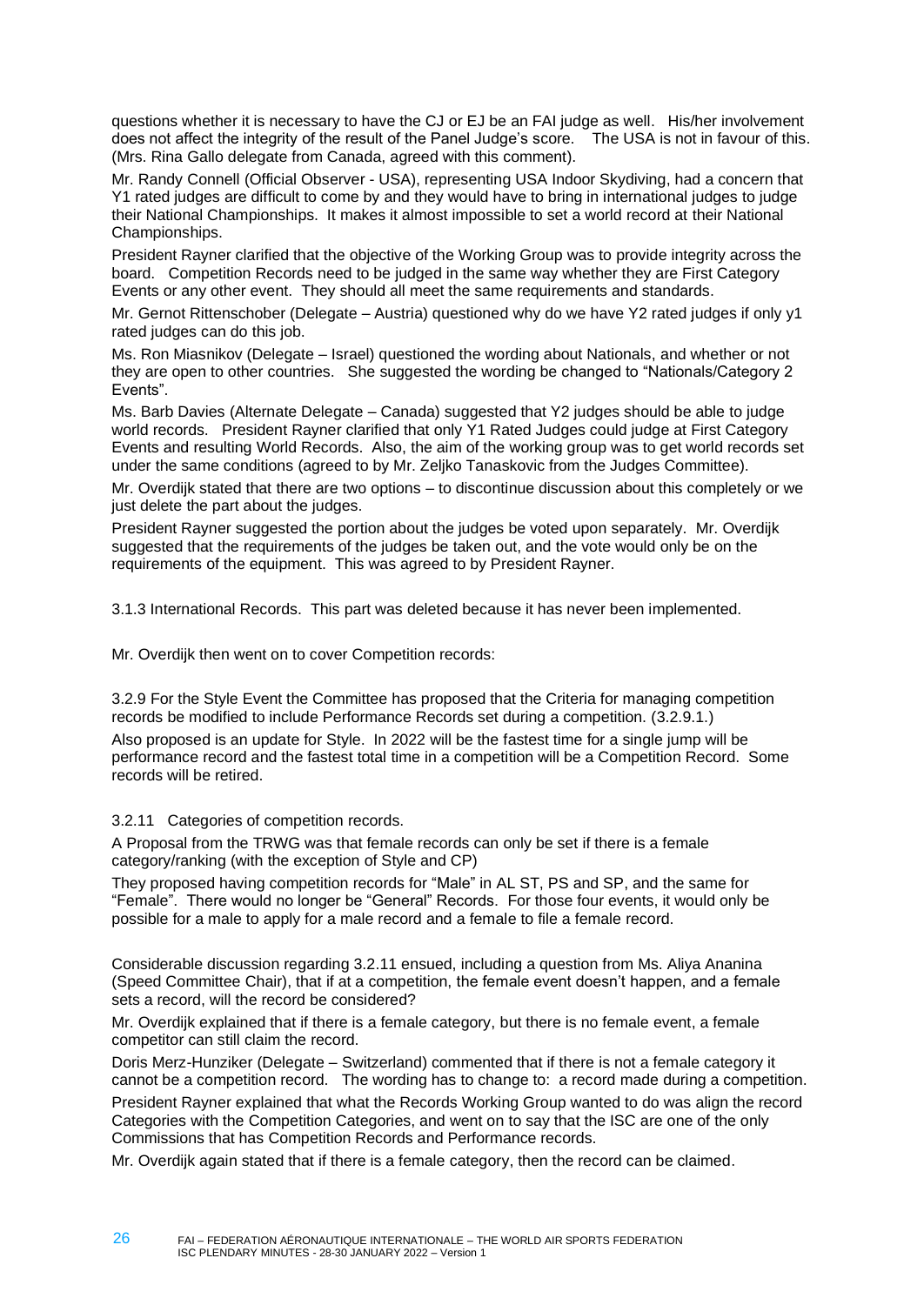3.2.11(1) - Style, Paraski and Speed have been moved.

3.2.11(2) - Female category - best performance achieved by a woman's team only when such a team is included in the competition rules.

3.3.4 - the word "performance" was added to add clarity

3.3.5(2) - "fastest total time" will be taken out

As suggested by the CP Committee, a new Female record category was added to the Performance Record section and was removed from the competition records section. Since Canopy Piloting has no Female ranking, a female can now set a performance record during the competition.

3.3.10 – Regarding Joint Record Holders (a clarification was made to avoid the situation we had in 2019 when FS Sequential was done the same jump with different people and they applied for three records.)

3.3.11 – CISM can now set Competition and Performance records during CISM World Military Parachuting Championships. It was confirmed that in S&A the CISM and ISC rules are the same.

**A motion was made to vote to accept the rule change document which was presented, except the paragraph as follows: "Comp. records at 2nd Category Events cannot be claimed, unless all applicable record requirements are met, the judging and scoring equipment meets the criteria of para. 4.3.1.1 and all FAI judges are FAI rated**

**With 1 vote against, (USA) and 0 Abstention (Bulgaria) – the motion was passed**.

Mr. Overdijk thanked the members of the Temporary Records Working Group for this work.

**Another motion was then made to accept the paragraph in the Sporting Code Section 5, as follows: "Competition records at 2nd category events cannot be claimed, unless all applicable record requirements are met, and the judging and scoring equipment meets the criteria of para.4.3.1(1)"**

**(Note: the sentence: "and all FAI judges are Y1 rated" was removed from the proposal) With 0 votes Against, and 2 Abstentions (Russia and Iran), the Motion was passed**.

Mr. Overdijk again thanked the Committee for their hard work during the past year.

In closing, Mr. Overdijk addressed a proposal from Bulgaria regarding 19.1.1. After conferring with the Judges Committee, this proposal has been withdrawn.

Regarding the Proposal from Spain and Hungary 21.1.1, it was discussed and it is postponed until the next plenary.

# <span id="page-26-0"></span>**22 FINANCE**

### <span id="page-26-1"></span>**22.1** PROPOSED BUDGET FOR 2022

Ms. Gail Bradley, Finance Secretary, presented a summary of the Proposed Budgets for 2022. She pointed out that the Projected income was 136,400€ with expenses of 132,920€. Ms. Bradley summarized the expenditures and explained that she had included some suggested cutbacks, including a reduction in Plenary Expenses. Additional expenses, over and above the usual expense items, include purchasing software to process expense claims, 1000€ to CP for graphics, 1000€ to Dynamic for their on-line training tool, and 1000€ to Indoor Skydiving for Music Hosting (to be budgeted every year). In addition, the Judges Committee have requested up to 2000€ for on-line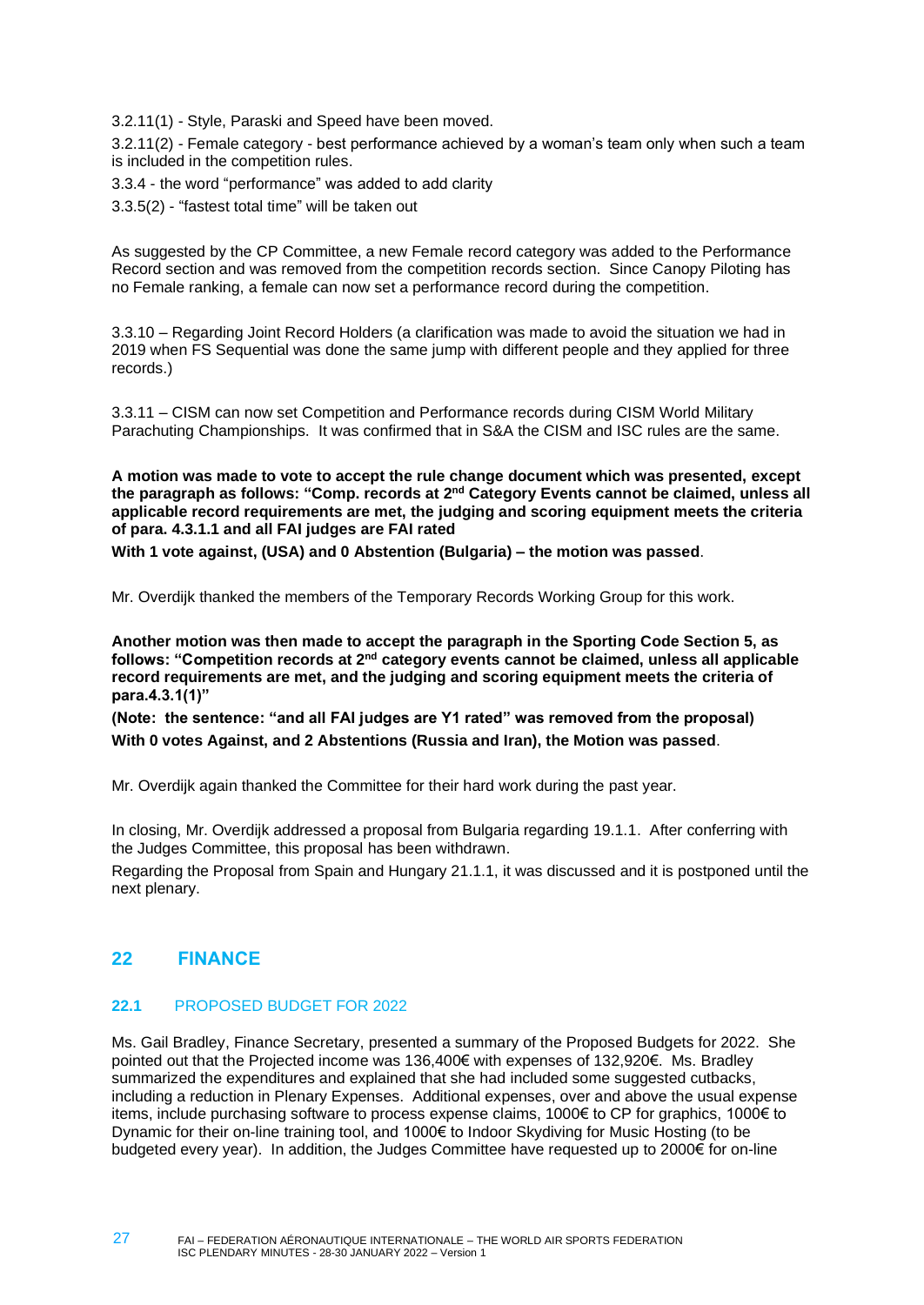Judge Training. Records processing has changed from 6000€ to approximately 2200€, Jury 14400€, Judges 83,000€.

<span id="page-27-0"></span>The Proposed Budget for 2022 is appended to these minutes, as Addendum G.

#### **22.2** 2023 DRAFT BUDGET

Ms. Bradley, then presented the Draft Budget for 2023. She explained that expenses are back up to normal levels, reducing savings by 19,270€ under a Sanction Fee of 110€. There will be the Indoor Skydiving carryover by 1000€, 1000€ for Judges Committee, as well as the usual expenses. Also, the Jury cost increased by a small amount, and the cost of Judges also increased as ISC are now paying for six new Chief Judges in 2023 that we had not paid for before.

The 2023 Draft Budget is appended to these minutes, as Addendum H.

Ms. Trude Sviggum (Delegate - Norway) asked about number of competitors and why are they the same numbers for a World Cup as they are for the World Championship. Ms. Bradley replied that the Committee Chairs gave her the numbers.

#### <span id="page-27-1"></span>**22.3** PROPOSALS

28

Ms. Bradley shared two proposals from the Finance Working Group.

#### Proposal #1 Propose that we approve increasing the Sanction Fee for new Bids for 2023 going forward:

Ms. Bradley shared the difference in income if the sanction fee is increased now, rather than in 2023 (new bids only).

In Summary: If the Sanction Fee is raised to 140€ in 2023 the income is 135,070€, expenses are 141,920€ with a loss of only 6,850€ If the Sanction Fee remains at 110€, the income is 122,650€, expenses 141,920€ with a loss of 19,270€. 2024 bids have been approved, if we don't increase the sanction fee now, the precedent is that those bids will still be at 110€ in 2024 and we will not have the benefit of the increased sanction fee until 2025.

Ms. Ron Miasnikov (Delegate - Israel) objected to raising the sanction fee by 30€. She stated that it sounds like a small amount but raising it makes it more expensive for the competitor and the risk is you end up with less competitors, so you end up with less total sanction fees. In response, Ms. Bradley stated that ISC does have to put up the Sanction Fee to keep up with 3% inflation as agreed in Lille 2019 to do it every five years. If we don't put up the Sanction Fee now, we have a precedent, not a rule, that it won't go into effect until 2025. That will pull 30,000 out of our reserves by 2025 which is too much. Perhaps the precedent can be disregarded in 2024 anyway.

Mr. Gernot Rittenschober (Delegate – Austria) questioned about what happened between 2020 and 2022 regarding Juries. He suggested we reduce costs by reducing Jury numbers. Ms. Bradley replied that Jury Discussion Group had agreed to table the discussion until their members could meet face to face. At the moment the jury costs will continue where they are.

Ms. Bradley continued to say that regarding travel costs, we now pay for Chief Judges and by 2024 we will be paying for up to nine Chief Judges to attend competitions. If ISC cannot decrease expenses, then income has to increase in order to stay viable, and if we drop each year by 10,000€ or 13,000€ in profit, then in 3-5 years the situation will be again precarious.

Ms. Bradley stressed that It is important to try to run a balanced budget, as FAI has requested, in order to keep FAI profitable and win back asset coverage for our Special Reserves that is more than one building in Lausanne.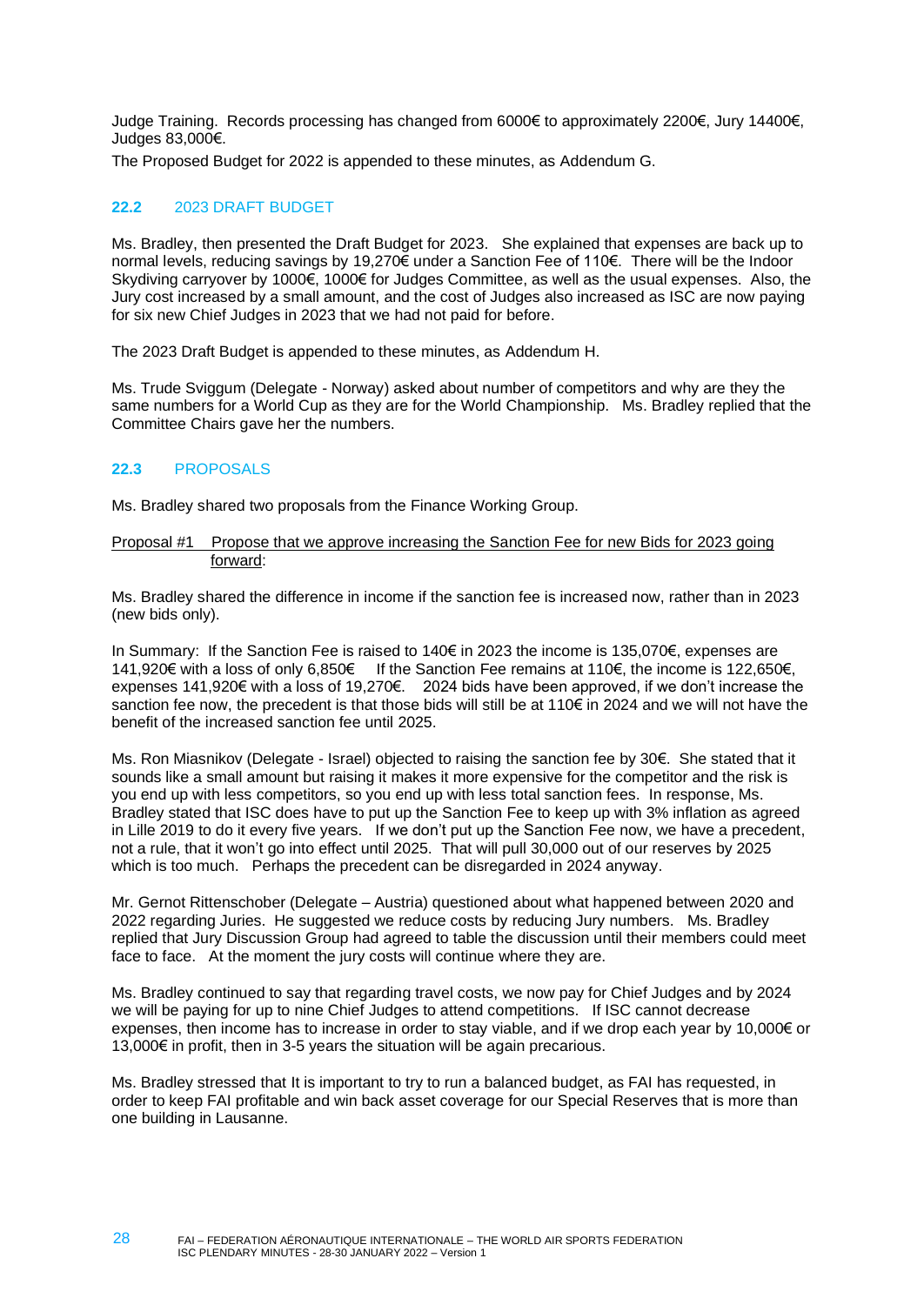Ms. Bradley reminded the delegates that we had a one-time payment of 50,000€ in 2022 from the FAI, and we should use our position to remain conservatively balanced, not be exploitative, and try to pick up income through increased participation.

Mr. Gernot Rittenschober (Delegate – Austria) asked why we have to decide the sanction fee now, as the approved bids indicate the entry fee plus "sanction fee". Then, the sanction fee applied will be the one approved for that year.

Ms. Bradley responded that we need to either reduce expenses or raise income. When we put up a sanction fee we usually say, for new bids only. It isn't usually applied to existing Bids, which means it may not apply until 2025.

Mr. Rittenschober proposed to wait in raising the sanction fee until the next plenary, as was the original plan made in Lille, and at that time the decision can be made to have it valid for the following year, 2024. The Bulletin for 2024 can have the sanction fee that was decided in 2023, and not the current one. Mr. Rittenschober stated that he is not in favour of raising the sanction fee today for 2024 and 2025, and that it could be done next year..

Ms. Bradley stated that if we are going to approve a budget for 2023 today, we need to know what the sanction fee will be in 2023, that is why she is proposed that in 2023, it is 140  $\epsilon$ .

Mr. Mike Teague (Delegate – S. Africa) request a secret ballot for the following motion (Proposal 1).

#### **A motion was put on the floor to Increase the Sanction Fee to 140 Euros in 2023 (instead of 2024) for all new bids approved at the 2022 ISC Plenary meeting. 13 votes against (52%), 2 abstentions (8%) and 10 votes in Favour (40%). THE MOTION DID NOT PASS**.

Ms Bradley made it clear that if we do not increase the Sanction Fee in 2023, we must increase it in 2024 as we have agreed that it would go up every five years. We have just deferred it for one year.

#### **It was moved that the 2022 proposed budget be approved. With 0 votes against, and 0 abstentions, the budget has been approved unanimously**.

**It was moved that the draft budget of 2023 be approved. With 0 votes Against and 0 Abstentions the draft 2023 budget has been adopted unanimously.**

#### Proposal #2. Regarding the New Expense Claim Policy, the Plenary was asked to approve, accept and acknowledge the following changes:

1. Approve to adopt the FAI Expense Claim Form

29

- 2. Accept changes made to the Expense Reimbursement Policy
- 3. Approve that we continue in Euros as our "Commission Currency" for now, noting all other non-Euro claims and all accounting is now in CHF.
- 4. Agree to use, teach and train our claimants to complete their claims correctly, fully digital, numbered and explained receipts, all conversions proved, etc. according to the Guide.
- 5. Approve that the ISC Finance Secretary be given authority to vary claims by +/- 20 Euros to cover conversions, losses or gains or bank fees.

Mr. Mike Teague (Delegate – S.Africa) asked why we are staying in Euros. Ms. Bradley replied that 60-70 % of ISC claims are made in Euros. ISC has not had the discussion yet to move to Swiss Francs. Everyone else who is not in the European Union will make claims in swiss francs (CHF's), and the bank then will convert to the claimant's currency. Bullet 5 is an option to allow the Finance Secretary to add or decrease claims by  $+$  or  $-$  20 $\epsilon$  to cover bank charges and currency gains or losses.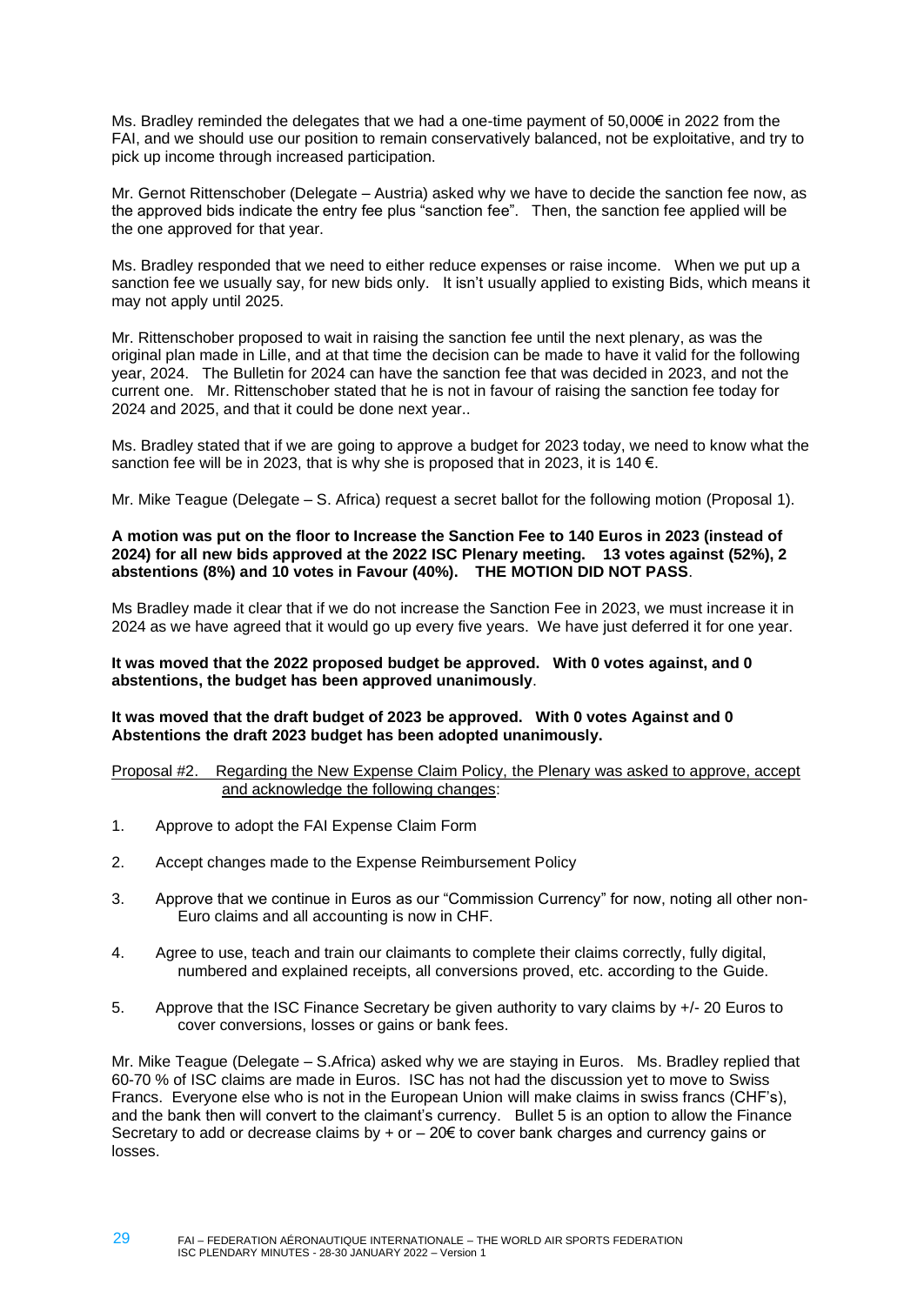Mr. Teague asks why the ISC does not work in Swiss Francs. Mr. Markus Haggeney stated that it is not the place or time yet for Commissions to move away from their chosen currencies. There is a clear savings opportunity for the FAI if they work in Swiss Francs as 80% of their costs are in CHF's. Mr Haggeney appreciates that Ms. Bradley is processing claims in both currencies, as it takes out conversion steps in the office, and providing a savings for the FAI office and the auditor.

**It was moved to approve points 1, 3 & 5 (as above). With 0 votes against and 0 abstentions, these proposals are adopted unanimously.**

# <span id="page-29-0"></span>**23 LIST OF APPROVED AND QUALIFIED JURORS**

Ms. Elisabet Mikaelsson, ISC 1<sup>st</sup> Vice President, presented the Updated list of Approved and Qualified Jurors for 2022. It was approved at the last plenary that every third year Jury Members need to reapply. A letter was sent on Dec. 4<sup>th</sup>, and those who did not reapply had been taken off the list. The plenary was made aware that they could reapply again, to be placed on the list next year.

<span id="page-29-1"></span>The list of Approved and Qualified Jurors is appended to these minutes, as Addendum I.

### **23.1** FAI CONTROLLERS AND JURORS FOR THE UPCOMING COMPETITIONS

Elisabet Mikaelsson, ISC 1st Vice President, presented the list of proposed Jury Members and FAI Controllers for FCEs in 2022.

FAI Controllers and Jury Members for 2022 are:

| Belgium $-$     | <b>FAI Controller:</b><br>Jury President:<br>Jury Members:<br>Reserve Jury Member: Aliya Ananina | Trude Sviggum<br>Sarka Ferrerova<br>Arnold Hohenegger, and Mike Pennock,                                                                                                                                                                                                                             |
|-----------------|--------------------------------------------------------------------------------------------------|------------------------------------------------------------------------------------------------------------------------------------------------------------------------------------------------------------------------------------------------------------------------------------------------------|
| Czech Republic- | <b>FAI Controller:</b><br>Jury President:<br>Jury Members:<br>Reserve:                           | John Smyth<br>Patrice Girardin<br>Gail Bradley and Natasha Higman,<br>Alberto Marin-Paracuellos                                                                                                                                                                                                      |
| Eloy, Arizona - | <b>FAI Controller:</b><br>Jury President:<br>Jury Members:<br>Reserve:                           | Rina Gallo<br>Doris Merz-Hunziker<br>Gillian Rayner and Alberto Martin Paracuellos<br>1 <sup>st</sup> week: Ron Miasnikov 2 <sup>nd</sup> week: Manuel Aleida<br>(Note: There will be one jury for both weeks. The jury will cover their own<br>expenses during the time between Competition weeks.) |

FAI Controllers for 2023 are:

| Slovakia -   | <b>FAI Controller:</b> | Ron Miasnikov - replacing Trude Sviggum |
|--------------|------------------------|-----------------------------------------|
|              |                        | (agreed by the Committee)               |
| Prostejov: - | <b>FAI Controller:</b> | Arnold Hohenegger                       |
| $E$ lov $-$  | <b>FAI Controller:</b> | Dr. Rainer (Exi) Hoenle                 |

#### FAI Controllers for 2024 are:

| Belarus (Indoor):  | <b>FAI Controller:</b> | Anzhelika Borzova |
|--------------------|------------------------|-------------------|
| Belarus (Outdoor): | <b>FAI Controller:</b> | Ani Stamenova:    |
| Israel:            | <b>FAI Controller:</b> | Ronald Overdijk   |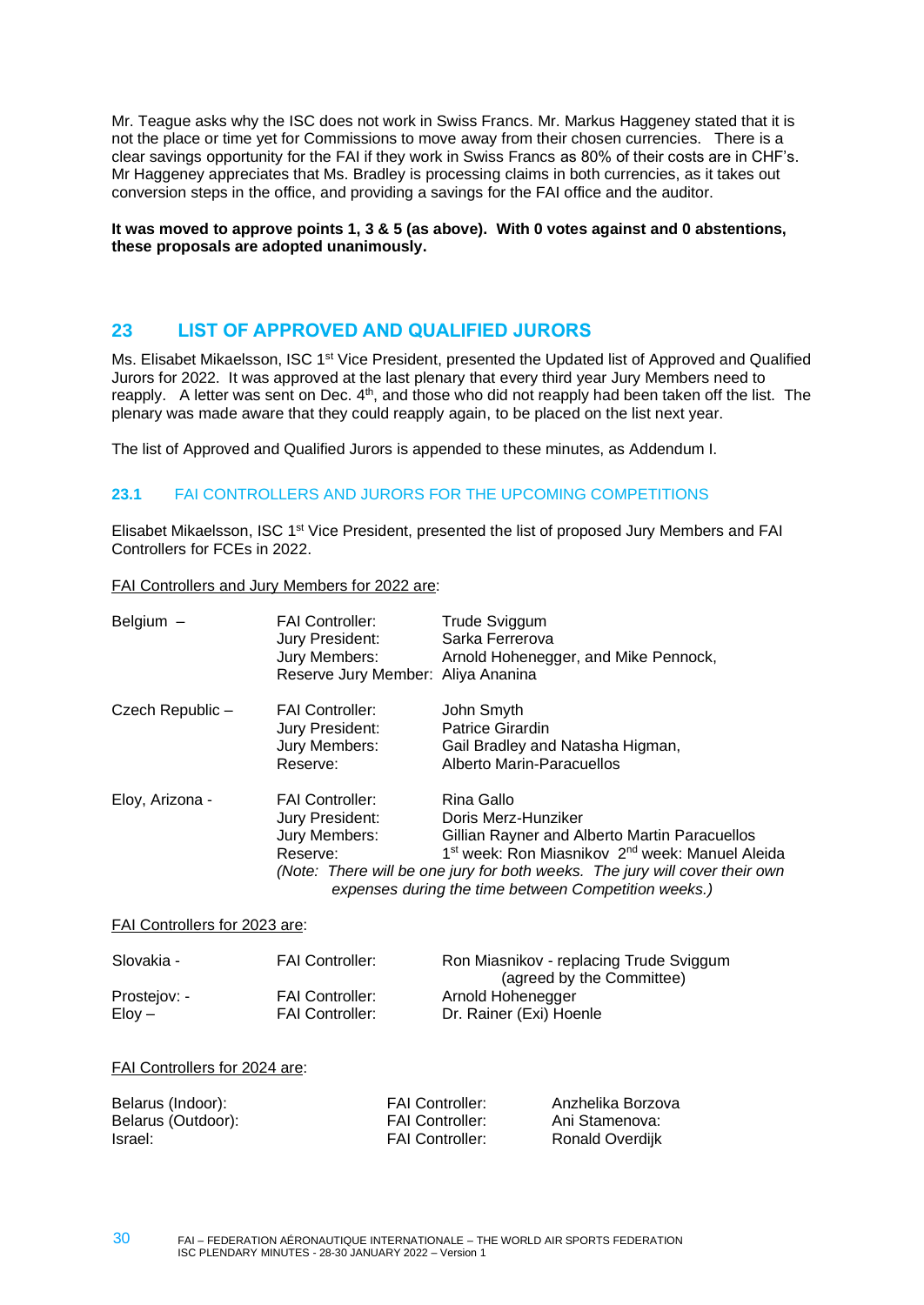**It was moved that these FAI Controllers and Jury Members be approved. With 0 votes against and 0 abstentions these nominations are approved unanimously.** 

The lists of FAI Controllers and Jury Members are appended to these minutes, as Addenda J - L.

# <span id="page-30-0"></span>**24 AWARDS**

#### <span id="page-30-1"></span>**24.1** LEONARDO DA VINCI PARACHUTING DIPLOMA

Mr. Peter Pfalzgraf, Delegate for Germany, presented the nomination to the Leonardo de Vinci Diploma to Mr. Brian Pangburn. (Agenda – annex 24.1) Brian fulfils the criteria to receive this award, he spent a great deal of time and money to promote the Canopy Formation event, the increase its popularity and to teach participants to safely perform Canopy Formation Jumps.

**It was moved that the Leonardo da Vinci Parachuting Diploma be awarded to Mr. Brian Pangburn. With 0 votes against, and 0 abstentions, this motion was approved**.

### <span id="page-30-2"></span>**25 OTHER BUSINESS**

<span id="page-30-3"></span>There was no other business brought forward

# **26 ELECTIONS AND APPOINTMENTS**

#### <span id="page-30-4"></span>**26.1** CONFIRMATION OF COMMITTEES AND WORKING GROUPS

The list of committees and working groups were presented for approval.

**It was moved that the list of Committees and Working Groups be approved. With 0 votes against and 0 abstentions, the list was approved unanimously**.

<span id="page-30-5"></span>The list of Committees and Working Groups is appended to these minutes, as Addendum M.

#### **26.2** ELECTIONS TO THE ISC BUREAU POSITIONS

Elections were held for the ISC Bureau Positions. Members were reminded that these elections are for a two-year term of office, until ISC Plenary 2024. Mr. Martin-Paracuellos (SPA) and Ms.Gillian Rayner (FRA) both gave a short presentations as candidates for the position of President of the ISC Bureau.

**47 NAC's were present to vote. To ensure anonymity, the Voting tool was used for each of the positions. Mr. Markus Haggeney reminded the plenary that, as a formality, the candidates be asked if they wish to continue standing since the nominations made. All candidates confirmed that they would continue to stand for election**.

#### **Elections Results:**

| President:                      | <b>Gillian Rayner:</b><br>Alberto Martin-Paracuellos:                                                 | 25 votes - 58% (elected)<br>18 votes - 42%                                                               |
|---------------------------------|-------------------------------------------------------------------------------------------------------|----------------------------------------------------------------------------------------------------------|
| 1 <sup>st</sup> Vice President: | Elisabet Mikaelsson:<br>Chang II Choi:                                                                | 36 votes - 78% (elected)<br>10 votes - 22%                                                               |
| Vice-Presidents (2)             | <b>Rina Gallo:</b><br>Aliya Annanina:<br>Ron Miasnikov:<br>Chang II Choi (David):<br>Ivan Munos Rios: | 19 votes - 32% (elected)<br>18 votes - 30% (elected)<br>13 votes - 22%<br>$6$ votes -10%<br>4 votes - 7% |

Finance Secretary: **Gail Bradley (elected by acclamation)**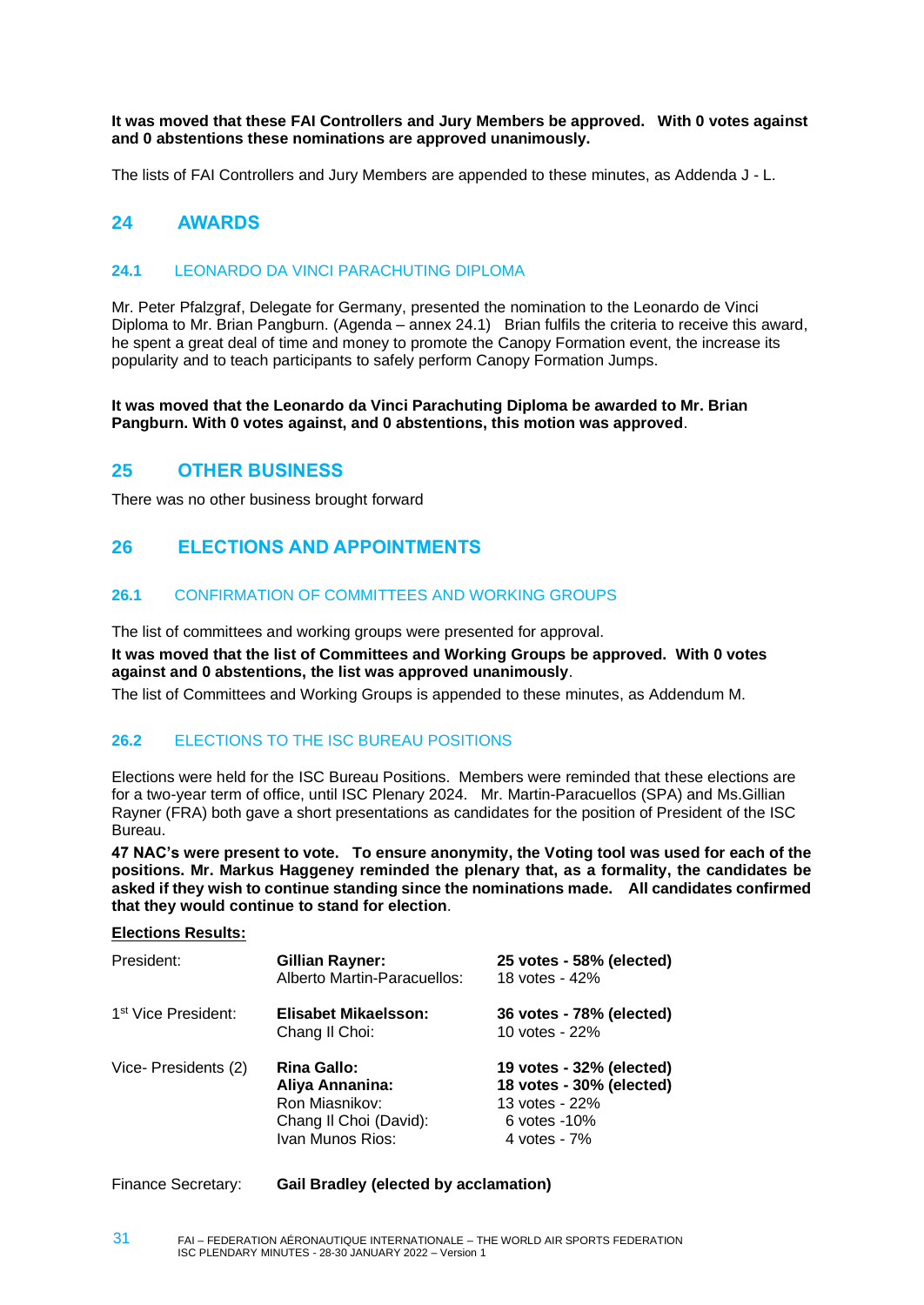#### Recording Secretary: **Vera Asquith (elected by acclamation)**

Ms. Rayner thanked Ms. Aliya Ananina for running the election tool.

# <span id="page-31-0"></span>**27 ISC PRESIDENT AND BUREAU INCOMING SPEECH**

Newly elected President, Gillian Rayner thanked everyone for their confidence and for allowing this Bureau serve the membership for the next two years.

# <span id="page-31-1"></span>**28 FUTURE ISC PLENARY MEETING**

The Plenary were asked if anyone wished to have the  $73<sup>rd</sup>$  ISC Plenary Meeting in Lausanne None were in favour.

Mrs. Elisabet Mikaelsson presented the Bid to host the 73<sup>rd</sup> ISC Plenary Meeting, 2023 in Malmo, Sweden.

She stated that Malmo in the southern part of Sweden and the Plenary will be held at the Scandic Hotel. The Hotel is conveniently located 18 minutes by train from Copenhagen airport, then a 200 m. walk to the Hotel. There will be a large meeting room and three small conference rooms available. Ms. Mikaelsson thanked her Danish Colleagues, who had volunteered to organize a tour of Copenhagen. The entry fees, include breakfast, lunch, coffee breaks and dinner. The prices shown are in Swedish Kroners.

The dates for full stay are January 24-29 and for Plenary only, January 27-29.

#### **It was moved that the Bid from Sweden be accepted as presented. With 0 votes against and 0 abstentions, the vote is passed unanimously. The next plenary is in Sweden**.

The Bid from Sweden to host the  $73<sup>rd</sup>$  ISC Plenary Meeting is appended to these minutes, as Addendum N.

# <span id="page-31-2"></span>**29 ADJOURNMENT OF THE 72ND PLENARY MEETING.**

President Rayner expressed that with the pandemic situation it was a very difficult decision whether or not to have a face-to-face meeting in Romania. Delegates were polled to get an idea as to how many people would come and the financial impact had to be considered. The meeting was held very successfully. The hotel and conditions for the meeting had been excellent including the on-line meeting facilities and sound system.

President Rayner, on behalf of the Delegates, Alternate Delegates, Observers and Bureau, thanked the Romanian NAC and Christina Stenczel, ISC Delegate and her team, for hosting the 72<sup>nd</sup> Plenary Meeting in Bucharest, Romania.

President Rayner thanked everyone from around the world for staying up during all the hours of the day or night to attend the meeting, and looked forward to seeing everyone in Sweden. She also thanked everyone for renewing their confidence in the whole bureau as a team.

The 72<sup>nd</sup> ISC plenary meeting was adjourned.

**These minutes and all resulting updated documents valid from March 1st 2022, will be available from the following link:<https://www.fai.org/isc-documents>**

: